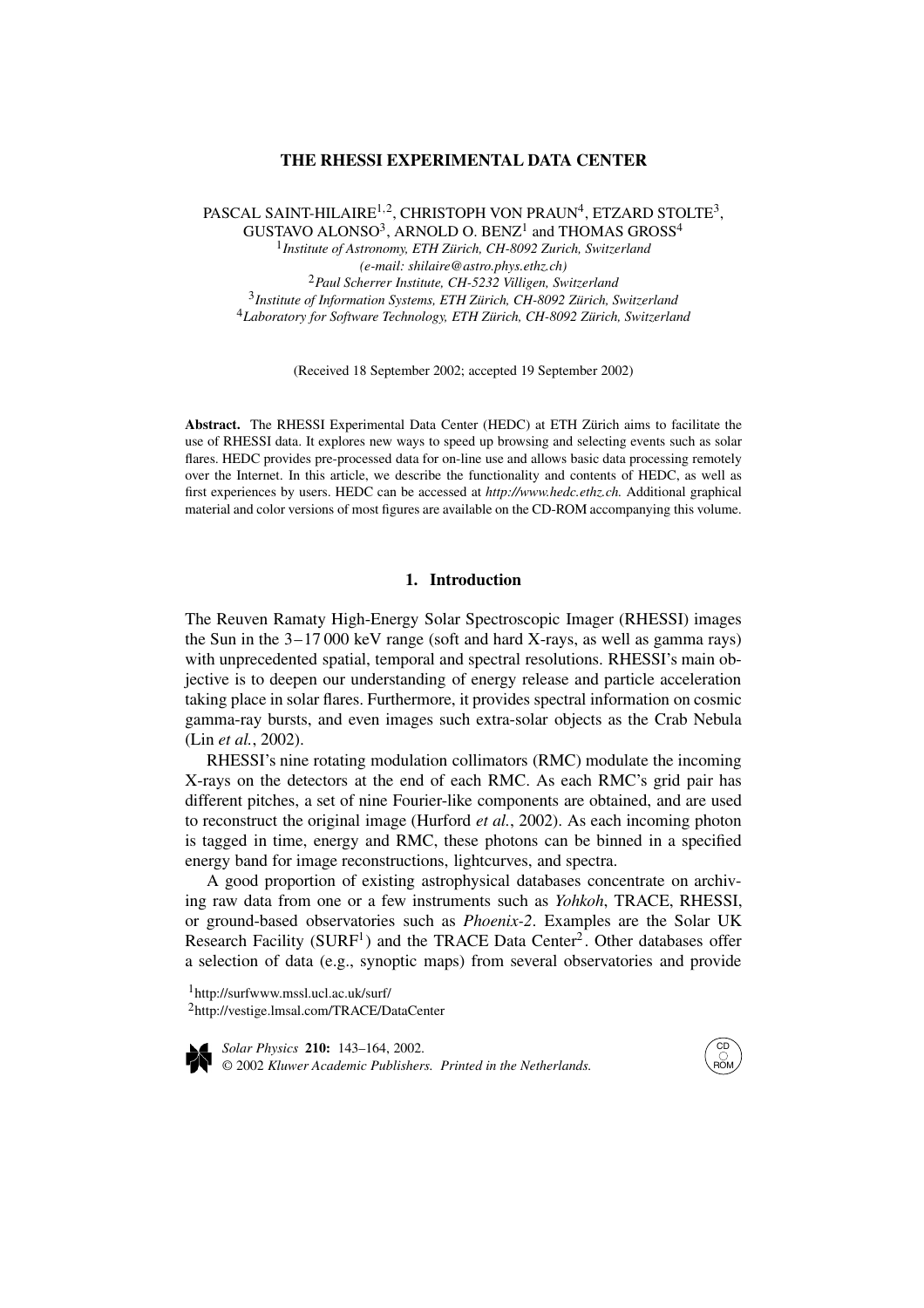usually easier or faster access to these data than the primary archives. Examples are the Base de données Solaire Sol 2000 (BASS20003 ) (Mendiboure, 1998) and the SOHO Summary<sup>4</sup> and SOHO Synoptic<sup>5</sup> search engines.

Most other observatories' data are stored in an immediately usable form, albeit not (fully) calibrated, but suitable for quick perusal. RHESSI data poses the problem that it must be reconstructed to be of any use, much like Hard X-ray Telescope (HXT) data.

Image reconstruction can take from less than a minute (for a basic *back projection*) to several hours (for a tedious *pixon* reconstruction) on a state-of-the-art workstation. Image reconstruction must be done by each data analyst and requires significant hardware and software resources, including the commercial product Interactive Data Language (IDL).

Each flare may require many images, at different times, energy intervals, accumulation time intervals, image sizes and resolution, etc. If we consider the importance of spectra, lightcurves and other ancillary data, we realize that large amounts of computing time are needed to create the derived (i.e., Level-1) data an observer will sift through, to home in on data sets of interest.

These preparatory, but necessary, computational activities partially overlap each observer and project. This realization provides the starting point for the RHESSI Experimental Data Center (HEDC). Its purpose is to automatically generate an exhaustive amount of 'quicklook' data products and assemble them in an on-line data warehouse that will allow fast browsing and other services.

The 'E' in the HEDC acronym stands for 'Experimental': HEDC introduces several innovations but also serves as a platform for deepening our understanding of scientific data warehouses. HEDC is not simply another data repository, but also a database of scientifically useful derived data. Furthermore, every derived data item is accessible on-line, e.g., through the use of any Web browser.

On-line data processing (on the HEDC's servers) by users supplements the available data products. Users can add their own data products to the database, and the derived data on events of special interest thus increase in a self-organizing way. User participation will increase the scientific return of HEDC, and ultimately of RHESSI.

HEDC is a joint project of several groups at ETH Zürich: the Institute of Astronomy, the Institute of Information Systems, and the Laboratory for Software Technology (the last two are in the Department of Computer Science).

Section 2 describes the HEDC system. Section 3 explains how to use HEDC. Section 4 summarizes first experiences by users and concludes this paper. Appendix A describes the contents of the HEDC Extended Catalog (events and data products). Appendix B lists all user-relevant query attributes on HEDC.

<sup>3</sup>http://bass2000.bagn.obs-mip.fr/New2001/Pages/page\_acceuil.php3

<sup>4</sup>http://sohowww.nascom.nasa.gov/cgi-bin/summary\_query\_form

<sup>5</sup>http://sohowww.nascom.nasa.gov/cgi-bin/synop\_query\_form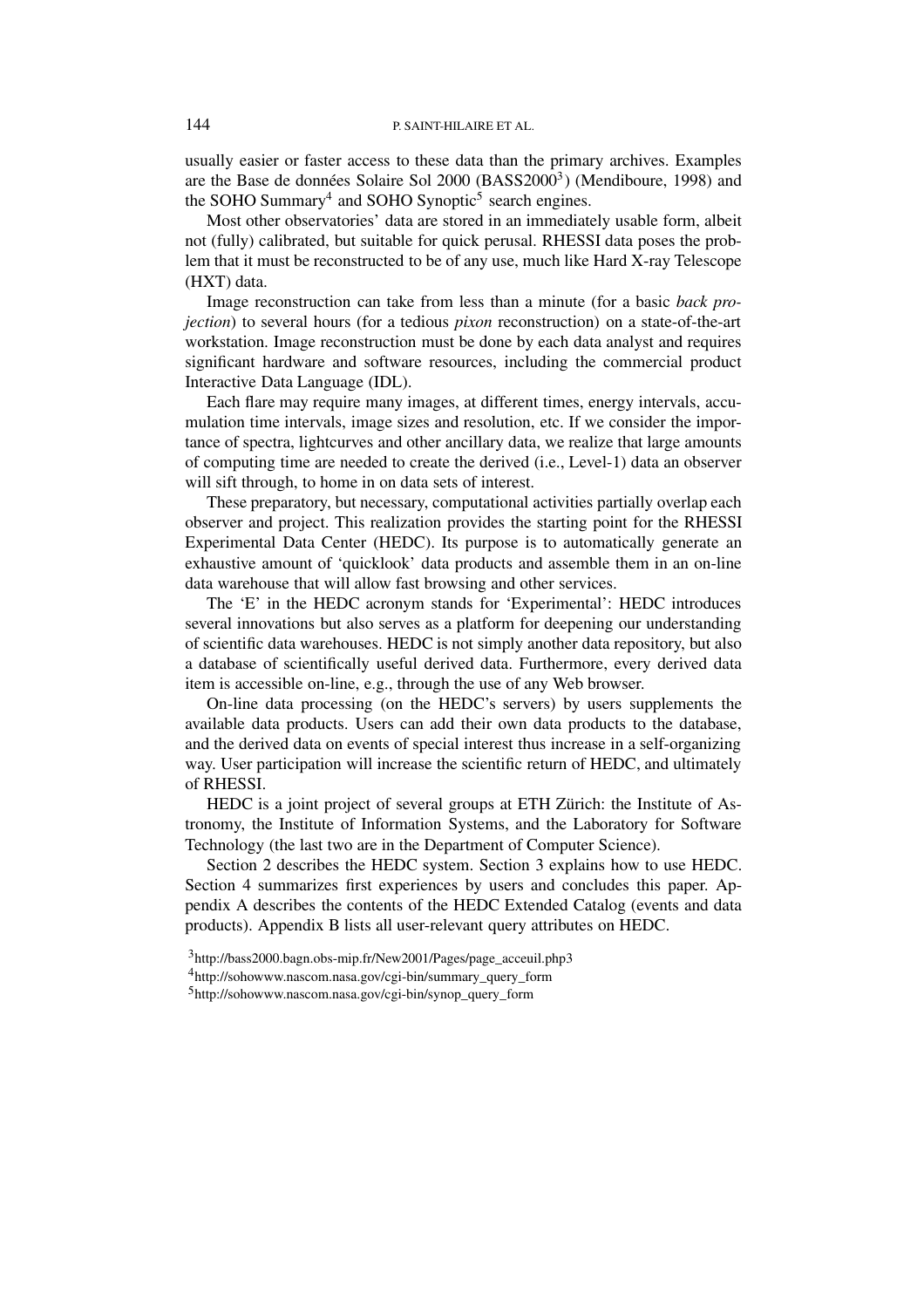

*Figure 1.* The HESSI Experimental Data Center at ETH Zürich.

## **2. Description of HEDC**

HEDC classifies its data as *events* and *data products*. An event (sometimes more specifically referred to as an *HEDC event*) can be a solar flare, a gamma-ray burst, or a terrestrial electron precipitation. The term *other event* is reserved for future extensions or events that are not yet determined. An event consists of a list of attributes (such as start and end times, total counts, peak count rates in certain energy bands, etc.) and a list of associated data products. Data product is the generic term that refers to all derived data: images, lightcurves, spectra, spectrograms, etc. A data product consists of a list of attributes (in this case, the more important parameters that were used to generate the derived data, such as accumulation times, energy bands, etc.) and a picture (PNG or JPEG format). The list of attributes for both events and data products are tables for database querying.

The main services provided by HEDC are:

- On-line database for events and data products.
- On-line RHESSI data processing.
- On-line RHESSI Level-0 data repository that contains the raw data.

– Other on-line services such as a Synoptic Search engine that quickly retrieves other solar quicklook data of relevance.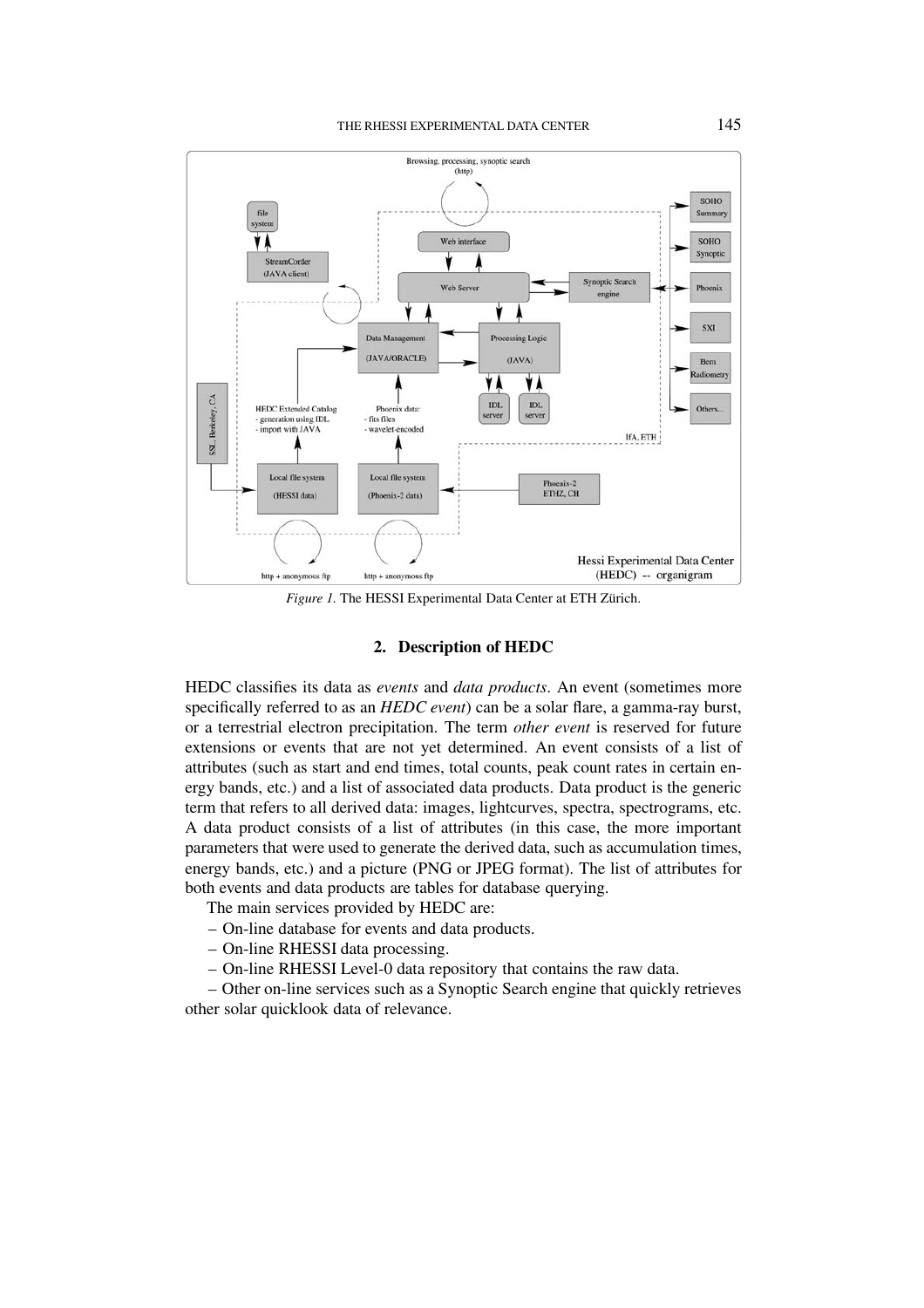### 146 P. SAINT-HILAIRE ET AL.



*Figure 2.* Architecture of HEDC.

Figure 1 shows an organigram of the different parts of HEDC. Its principal components are:

– A file system for all Level-0 RHESSI and Phoenix-2 (Messmer, Benz, and Monstein, 1999) calibrated data files.

– The HEDC Extended Catalog generation (using IDL) subunit.

- The Data Management (DM) subunit.
- The Processing Logic (PL) subunit and the IDL servers.
- The Synoptic Search engine.
- A Web server providing the main user interface.

– The StreamCorder, an alternative to the Web (browser) interface that provides more flexibility.

# 2.1. ARCHITECTURE

HEDC is implemented as a 3-layer architecture (Figure 2), where the intermediate application logic layer relays requests for data and/or processing by *clients* (programs that run on local workstations) to an Oracle Relational Database Management System (DBMS) and a number of processing *servers* (remote computers at ETH) at the resource management layer. The application logic layer consists of two components: (1) The Data Management (DM) component takes care of all data storage issues. (2) The Processing Logic (PL) component acts as an intermediary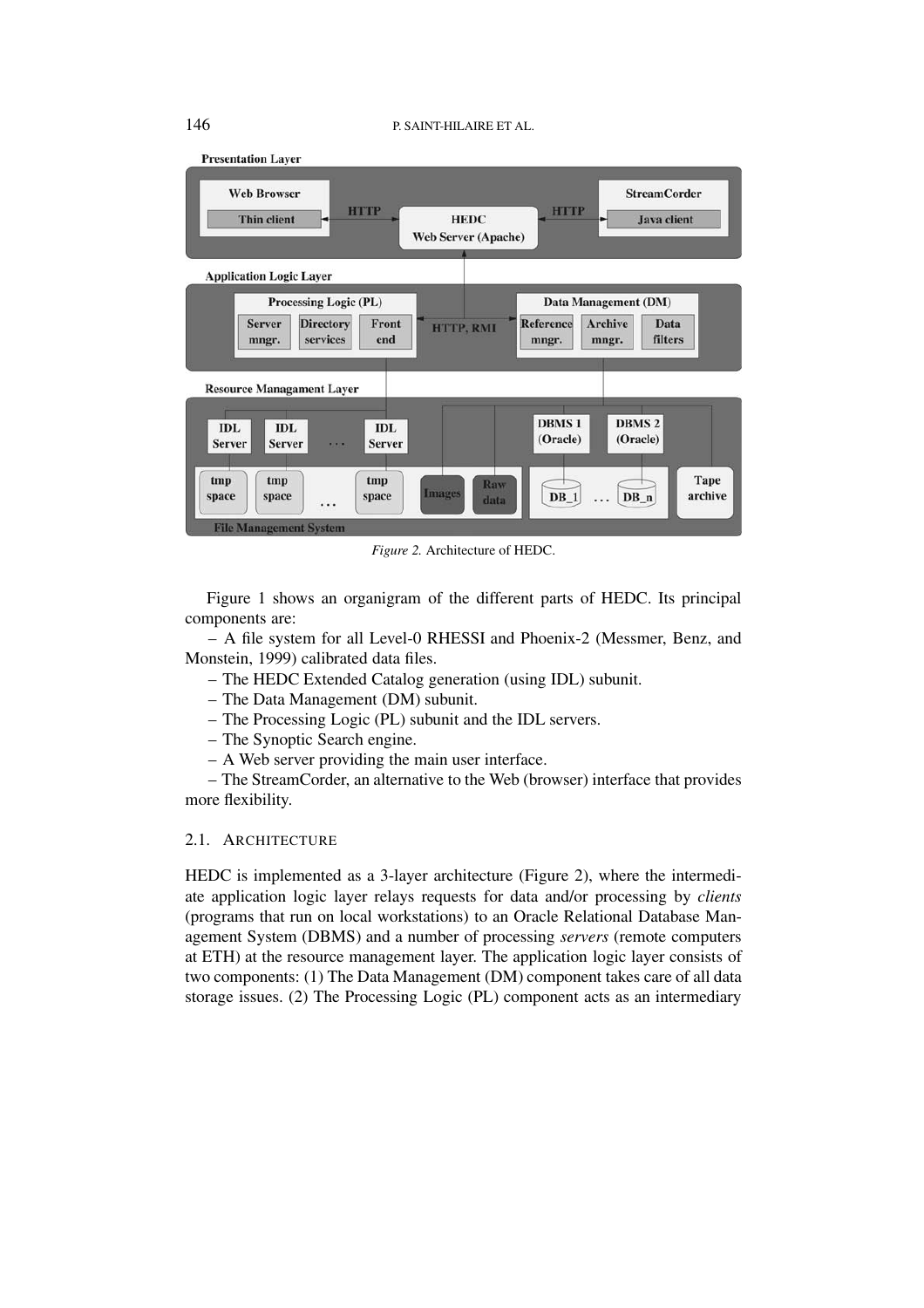between the DBMS and the IDL servers. Both are implemented in Java and run as stand-alone programs. HEDC can be accessed through either a Web-based client  $(e.g., a conventional browser)<sup>6</sup>$  or a Java-based client, the StreamCorder. With any of the two interfaces, users can query and download raw data, view data products and perform new processing steps. The Java-based client offers some functionality not available in the Web interface, e.g., tools for data visualization and system administration.

HEDC currently runs on a SUN Enterprise Server with 2 GBytes RAM, two 450 MHz processors, two hard-disk drives of 36 GBytes each, and two RAIDs of 654 and 1795 GBytes. Critical data, such as the database configuration information, is stored on RAID with tape backup, as are the derived data and the raw data files. The IDL processing servers execute on the SUN server and on Linux PCs.

#### 2.2. ON-LINE RHESSI DATA REPOSITORY

RHESSI raw data (the Level-0 data) are stored in the form of FITS files, from which all RHESSI derived data are produced, using the RHESSI data analysis software<sup>7</sup> (Schwartz *et al.*, 2002).

The raw science data are mirrored daily from the Space Science Laboratory in Berkeley (CA, USA) in their entirety. In keeping with RHESSI's open data policy, all RHESSI data files are publicly available via anonymous  $FTP<sup>8</sup>$  or by HTTP access from the HEDC home page. The raw data come in at a rate of about 1.8 GBytes per day, taking about three hours to download. The data are usually available one or two days after observation, slightly more in case of a big flare (because of the limited downlink time between spacecraft and ground stations).

#### 2.3. HEDC EXTENDED CATALOG GENERATION

Along with the Level-0 data files usually comes 'quicklook' derived data (included are images and a flare list, amongst other items, see the online software documentation for further details). HEDC includes those quicklook data products (called here the *standard* catalog) and adds a large amount of other derived data, giving rise to the HEDC *extended* catalog.

The raw data are scanned for events of interest: this is presently done mostly via the flare list incorporated with the quicklook data. Parameters of interest for each event (total counts, peak count rates, etc.) are then extracted and stored in the DBMS as attributes for database queries. A set of data products is then generated for each such event: spectra at different times, images at different times using different energy bands, lightcurves, etc. Whenever possible, additional data relevant

6http://www.hedc.ethz.ch/ 7http://www.RHESSI.ethz.ch/software/ 8ftp://www.hedc.ethz.ch/pub/hessi/data/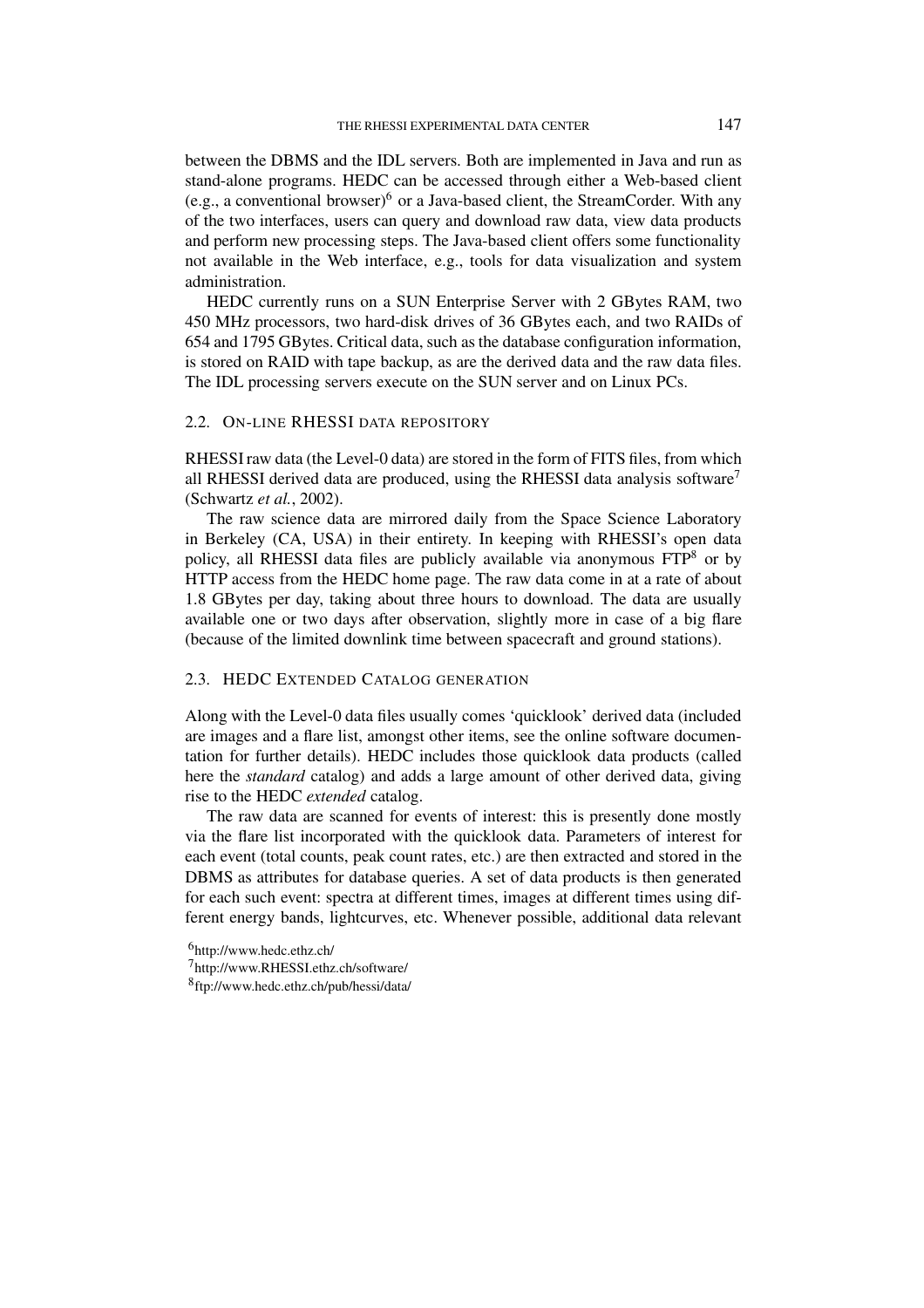#### 148 P. SAINT-HILAIRE ET AL.

to the event are added, e.g., *Phoenix-2* radio spectrograms, or the quicklook images or spectra.

Appendix A gives the current list of the data products computed automatically for each event. All new events and data products are inserted in the HEDC database, and may be recovered by anyone.

The whole process of creating the extended catalog, using IDL and the *SolarSoft*<sup>9</sup> (SSW) libraries, and inserting its elements into the database is fully automated, producing a standarized set of data products for each event.

The automatic generation of the extended catalog is still complicated by the changing SSW environment and the (as yet) lack of reliable flare positions. It will be constantly improved and completed over the next months, and derived data generated for the extended catalog will be reprocessed regularly until a final satisfactory stage is reached.

# 2.4. THE DATA MANAGEMENT (DM) COMPONENT

The Data Management (DM) component handles data requests by external clients and by the processing logic (PL). It offers HTTP and Remote Method Invocation (RMI) interfaces that hide the complexity of the lowest layer and provide an abstraction from the database schema (i.e., the list of database attributes).

Web clients access the DM through the HEDC Web server. Requests are first analyzed to determine the sub-systems needed to create the response. Then the relevant data and data references are retrieved from the database and data repositories, and a dynamic HTML response page is generated. StreamCorder clients access the DM directly through RMI, so that no HTML pages need to be created.

In astrophysics, system architectures are typically kept simple to cope with the high amount of data provided. Often, access systems are based on FTP combined with simple query scripts. Within the DM component, HEDC uses a commercial object-relational DBMS to manage the meta-data describing the derived data created by users and automated routines. Using a database simplifies the design of the data center as complex tasks can be left to the database rather than implemented anew. Furthermore, it offers greater flexibility for adding new features as need dictates.

Advantages of using a DBMS rather than a file system include consistent data updates with concurrent users, automatic as well as dynamic creation and maintenance of indexes, flexible query capabilities, efficient in-memory data caching for faster access and query processing, view materialization to avoid repetitive work in answering complex queries, and a flexible framework as the number of users increases and HEDC widens its scope. These are all important features that help HEDC to provide much more sophisticated capabilities than file-based systems at a lower development and maintenance cost. The database also takes care of efficient disk utilization and reorganization in an automatic manner and without requiring

9http://www.lmsal.com/solarsoft/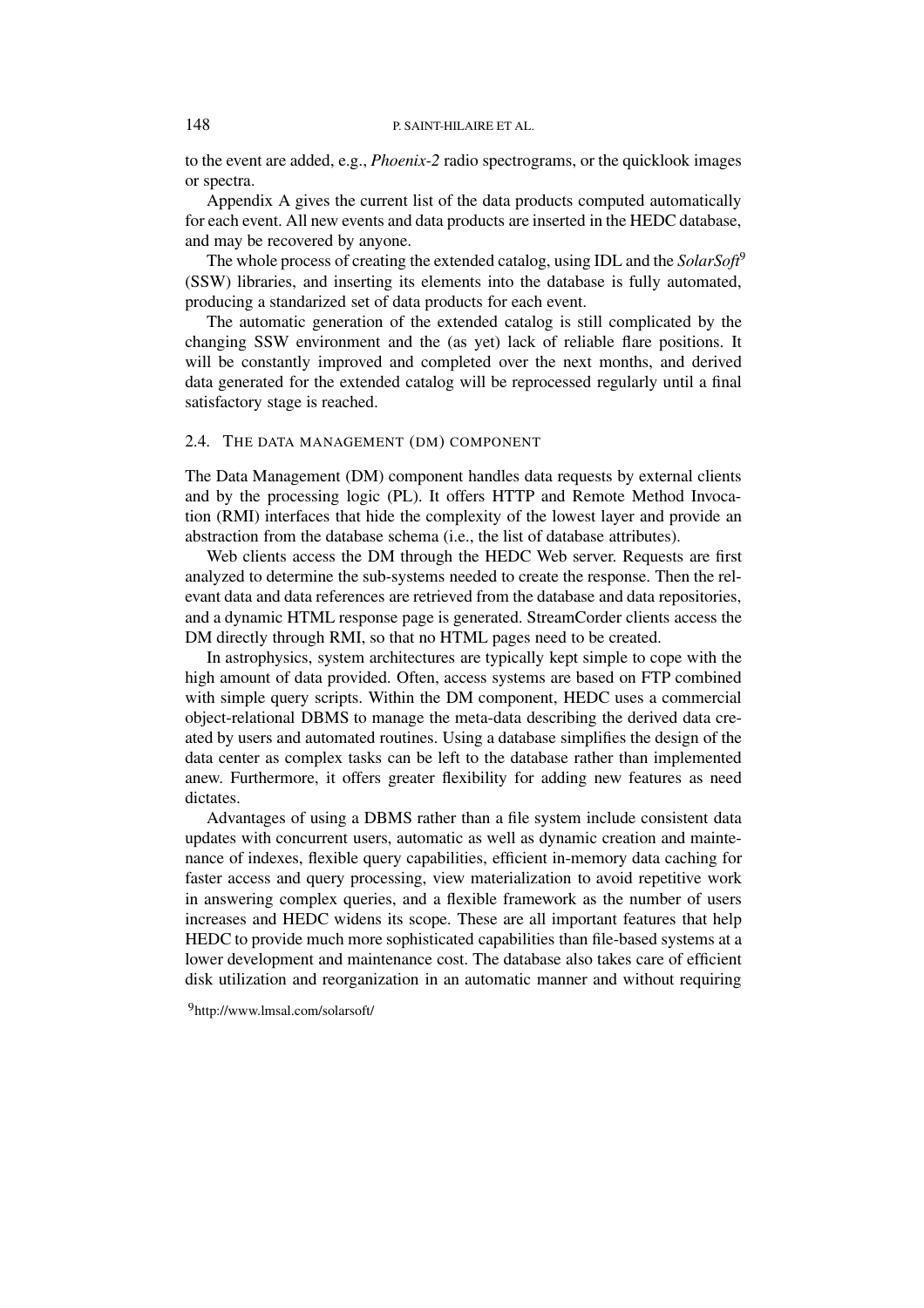manual intervention. This is an important feature given the amount of data involved and the high update frequency. These and many other advantages have also been observed by other projects that have followed a similar approach (see, for instance, the work related to the Sloan Digital Sky Survey (Szalay *et al.*, 2000, 2002)).

Moreover, the fact that HEDC is built upon a database has allowed us to extend the architecture in several interesting directions that would have been cumbersome to pursue if HEDC would have been based on a file system. For instance, one of the HEDC interfaces, the StreamCorder, is meant to reside in the user's computer. Under the covers, the StreamCorder contains another object-relational DBMS that mirrors the database schema at the server. As the users work and process HEDC data using the StreamCorder, raw data and derived data are cached locally, thereby greatly speeding up overall processing. Users of the StreamCorder can work disconnected from the HEDC server using the data stored locally. They can also update this local data with new data products which will be automatically uploaded into the HEDC server once the user is on-line again. The StreamCorder has been designed so that users can gradually create their own HEDC data center provided they have the storage space. Everytime a user performs an operation with the StreamCorder (executes a processing, formulates a query), the StreamCorder checks whether the data are available locally. If that is not the case, it retrieves the data from the HEDC server and caches them locally. Over time and without any effort on their part, users will find that most of the data relevant for their work are stored locally in their small version of the HEDC server. This mechanism helps both HEDC, since it reduces the load at the server, and the final users, who get a much faster access to the data relevant to them.

#### 2.5. THE PROCESSING LOGIC (PL) COMPONENT

The Processing Logic (PL) allows each user to compute data products beyond those that are part of the existing extended catalog provided by HEDC. Currently, three types of processing are supported, corresponding to the three main objects of the RHESSI software: images, lightcurves and spectra. Each processing activity can be configured with a set of basic parameters.

Users access the PL through the Web-based interface. Each user interacts with the system in a personalized session. Processing steps are specified as tasks that are handled by the system in accordance with the availability of computing resources. Processing is done in the background so that users can submit several tasks at once. Each task is an individual batch operation. This design choice has been taken to avoid user-specific resource reservations on the server. This leaves the scheduling of individual tasks unconstrained, leading to improved resource utilization.

On-line processing is integrated with the DM in the following two ways: (1) At the user interface, the PL can be easily accessed while browsing so that the standard attributes of a data product from the extended catalog are copied into the *processing*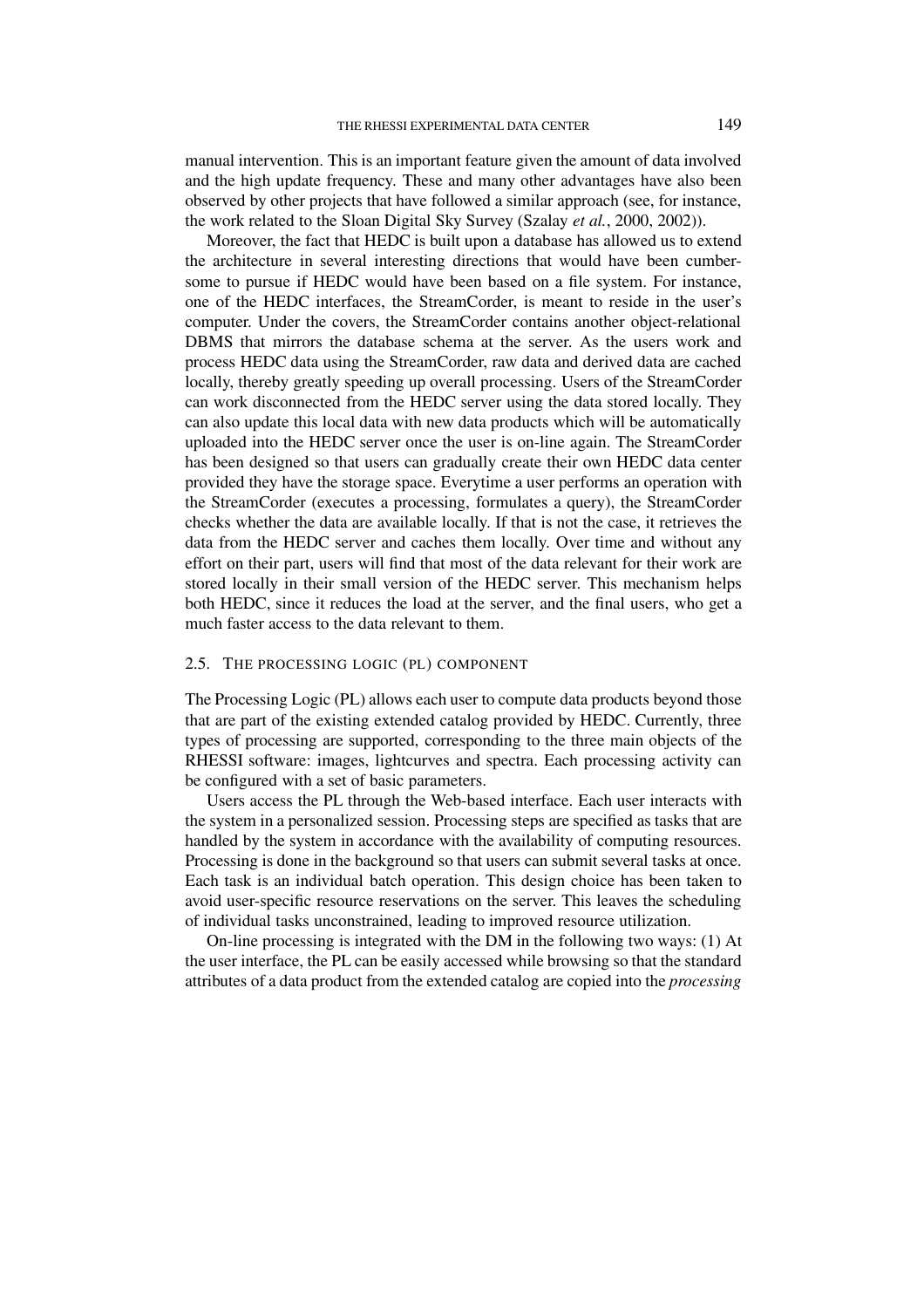*submission form* of the PL. (2) Processing results (PNG and FITS format) can be submitted to the DM and stored permanently into the database.

The implementation of the PL is based on an object-oriented software framework. The system has been designed to easily accommodate changes and additions in the supported types of processing activities; the task control and scheduling system is strictly separated from application-specific issues, such that more than 95% of the code is independent of the three currently implemented processing activity types. The structure of the system is based on service modules that execute independently and allow distributed task execution in a network of workstations. The session and task management overhead is marginal compared to the cost of data transfers and computation.

Duration of individual tasks can vary significantly. We limited the total Central Processing Unit (CPU) time per task to 20 min and constrained the set of admissible input parameters (i.e., no *pixon* image reconstructions). Those limitations may be alleviated in the future, depending on usage of available computing resources.

# 2.6. OTHER SERVICES

#### 2.6.1. *Synoptic Search*

The synoptic search subsystem serves to quickly browse through ancillary data related to a particular event in remote astro-archives. The data obtained are usually daily GIF or JPEG images.

The query mechanism resembles a Web-crawler: first, online requests are issued to several remote archives in parallel; then, the results are collected, grouped and displayed to the user.

This service operates largely independent from other subsystems of HEDC. The service is best effort (if a query to a remote archive times out, no results are available). This light-weight approach of rendering synoptic data accessible through HEDC has proved to be practical and robust. In its current configuration, six remote archive sites are searched, including the SOHO summary/synoptic data archive and the *Phoenix-2* archive at ETH Zürich. Due to its flexible software architecture, additional Internet-archives can be easily integrated.

Data in FITS format are better suited for data analysis, but are not displayed by the usual Web browsers, hence slowing down the search for datasets of interest. The RHESSI Synoptic Data Archive<sup>10</sup> provides an ample amount of such FITS data from other observatories, concentrated around RHESSI flare times.

#### 2.6.2. *The StreamCorder*

HEDC is not only accessible through a Web browser, but also through the Stream-Corder (see Figure 3), which must be installed locally<sup>11</sup>. Except for some performance-sensitive hardware-dependent routines, it has been completely implemented

<sup>10</sup>http://orpheus.nascom.nasa.gov/∼zarro/synop/

<sup>11</sup>http://www.hedc.ethz.ch/release/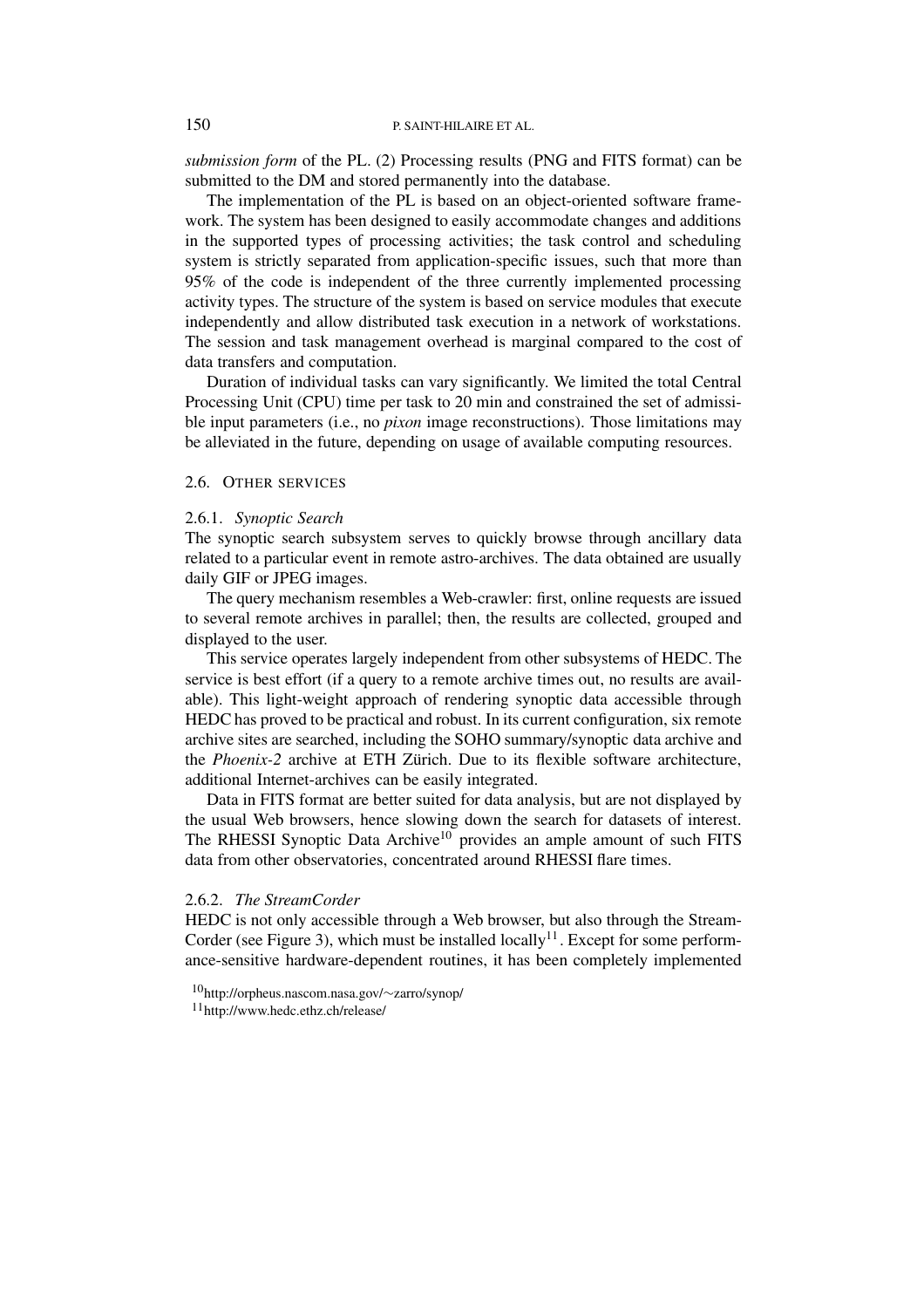

*Figure 3.* The StreamCorder is an alternative to the Web interface. It can search and display all HEDC data products. Here, it is displaying a wavelet-encoded radio spectrogram from *Phoenix-2*. (See the color reproduction on the accompanying CD-ROM.)

in Java. The architecture is extensible and modules are loaded according to the current data context. Modules may access core services such as stream management, request queues and local analysis programs. Currently available modules support browsing and download of all data types stored in HEDC, allow local and remote processing and offer administrative tools. During RHESSI data processing, the StreamCorder coordinates the asynchronous download, caching, decoding and processing of the data. A local database transparently caches query results and manages downloaded files. The local DBMS schema and the structure of the local file-system archive are identical to the ones on the server. Thus, offline work is possible.

#### 2.6.3. *Phoenix-2 Archive*

HEDC also holds the *Phoenix-2* radio spectrometer archive, both in FITS format and in a wavelet-encoded format, the latter for speedy spectrogram viewing with the StreamCorder.

## **3. Using HEDC**

The term *browsing* is used in this paper to refer to one of these activities: making database queries (either by event or by data products), exploring the result set by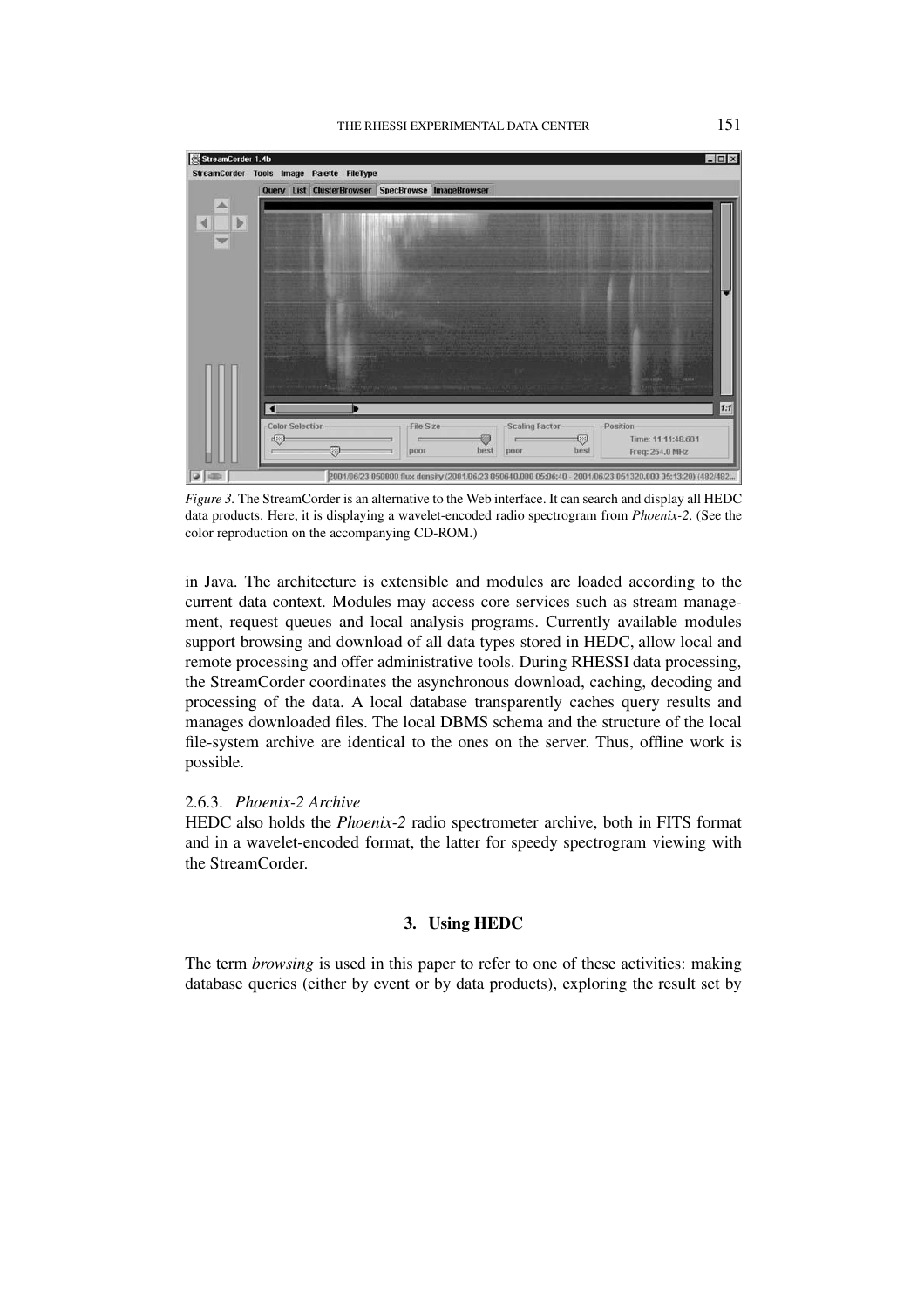

*Figure 4.* Browsing the HEDC using the Web interface. There are two possible entry points: the event query form or the data product query form. After submitting the appropriate query form, a list page containing the result set appears. Clicking on one of its elements leads to the view page, where the full set of database attributes can be examined, as well as a picture in the case of data products. If a query results in a single set, then the list page is bypassed. To the event view page is appended a data product list page, containing the data products associated with that event. The data product view page also has icons to access the processing form: using those instead of directly going to the processing form via the main link on the left of the Web page has the advantage that most of the processing form's attributes are already defaulted to those of the data product just examined.

going through the links, making another query (perhaps a finer one, or an entirely new one), etc.

The standard workflow model shown in Figure 4 for users of HEDC is to browse back and forth for events and/or data products, eventually to make new data products online, and to add them to the HEDC database. Once a user has zeroed in on a dataset of interest, he or she will have to make a thorough scientific analysis on his or her workstation, perhaps downloading some of the images previously made on HEDC. Of course, a user may decide to use only parts of HEDC: browsing, processing, or synoptic searching.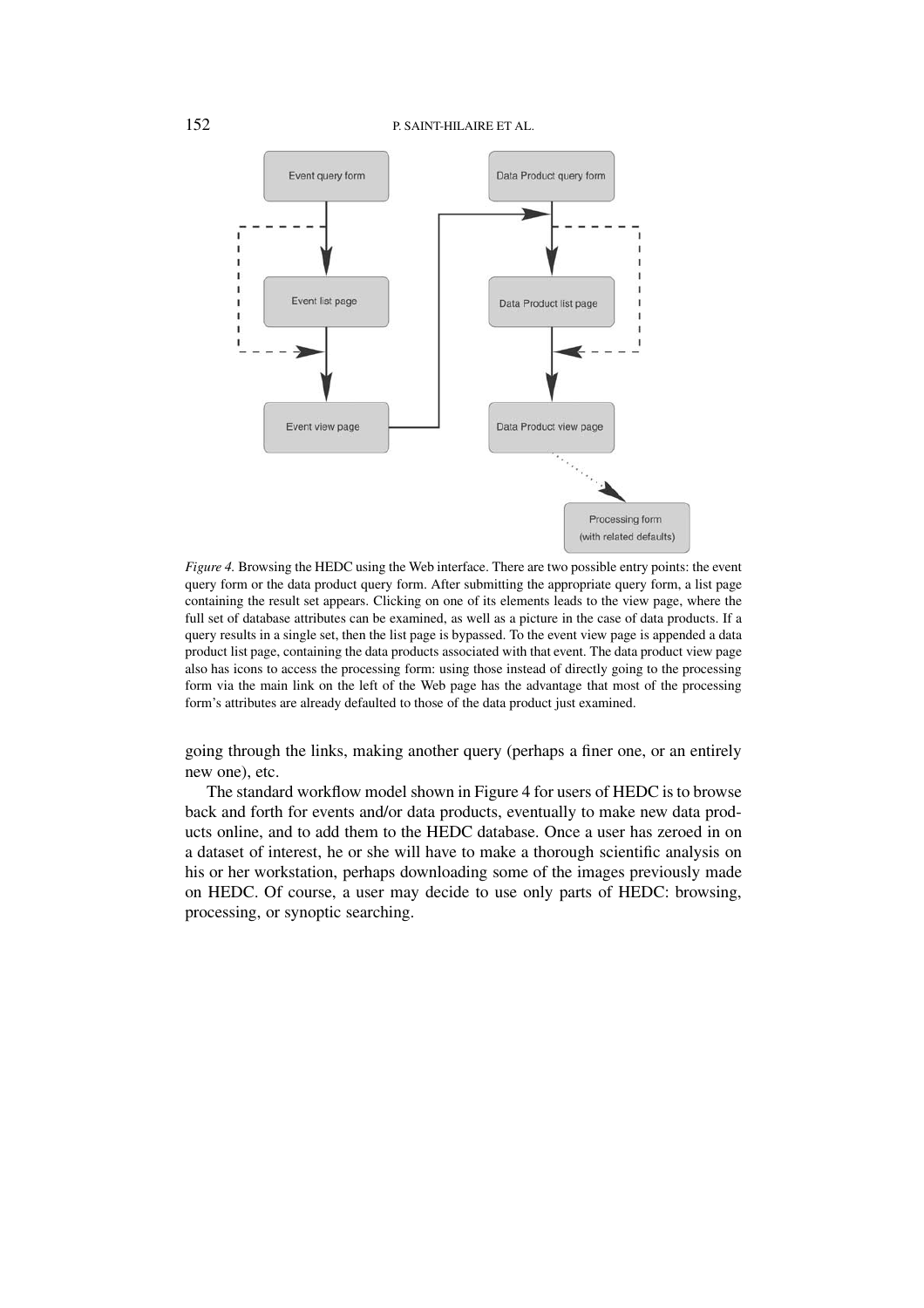### 3.1. BROWSING WITH THE WEB INTERFACE

The HEDC Web interface currently offers two types of querying: either by event or by data products (Figure 4). Both possibilities can be done using either a standard Web form, or a more advanced one.

The *standard* Web form is intended for use by casual users. It is simple and intuitive: there should be no need to consult the on-line documentation. However, only a handful of query fields are available. The *advanced* form should be used by people more familiar with the system, and offers the full range of user-accessible database queries.

Once the query has been submitted, a *list page* appears. There is a current limit of 100 entries on this list. Each entry represents a different event or data product, with a few attributes (time intervals, energy bands, imaging algorithm, etc.) to guide the next choice of the user. Each entry is actually a link to an event (or data product).

Clicking on an event will lead the user to an *event view page*, an HTML page that displays all the event's database attributes (e.g., count rates), as well as a list of all associated data products. A data product view form also lists that data product's attributes (imaging algorithm, etc.), as well as a picture (i.e., 2-D plots or 3-D intensity maps).

A comprehensive set of examples are available in the online documentation.

All RHESSI images on HEDC may be downloaded in FITS format (as produced by the RHESSI software *fitswrite* method), by clicking on the appropriate icon in the *data product view page*.

# 3.2. PROCESSING WITH THE WEB INTERFACE

Whereas browsing is open to the public, an account is needed to perform processings on HEDC (account requests can be made online).

Once a filled processing form is submitted, a *job list* appears. It is a listing of all job requests that were sent with their states (pending, running, finished, failed). Submitted jobs do not share CPU time: rather, each job is queued or executed as fast as possible using one of the available CPUs.

If a job successfully ends, an icon that displays the resulting picture appears in the job list. Clicking on this icon allows the user to view the full picture, as well as to obtain relevant database attributes and other items pertaining to it. One such item is the IDL output, particularly useful in understanding the cause of a failed job. The current setup allows a maximum of 10 jobs at any time per user.

Jobs stay on the job list until the user logs out, up to a maximum of one week. Clicking on the 'update' button will update the job list to its latest status.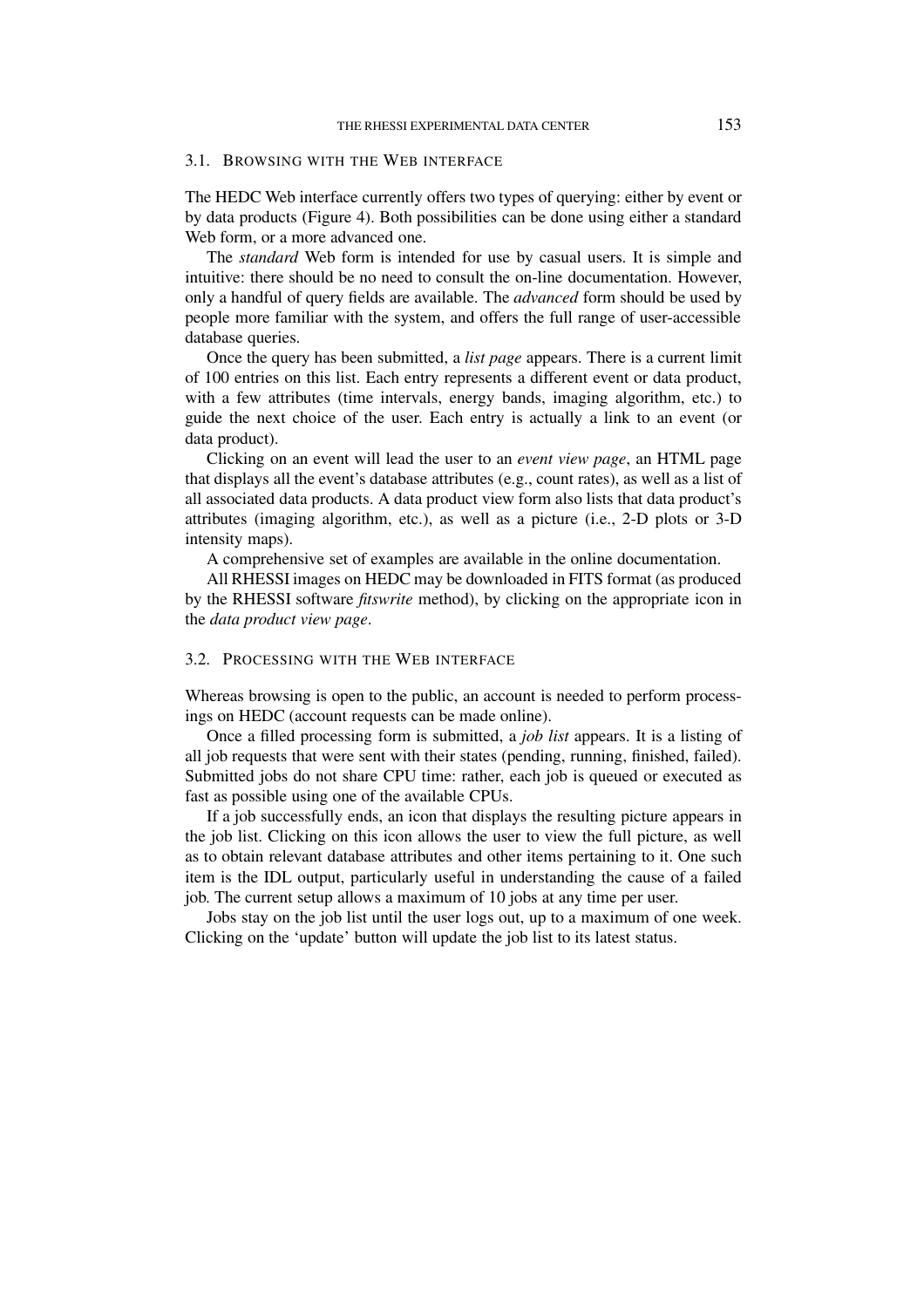#### 3.2.1. *User Events: Folders for Users' Data Products*

Once a new data product has been generated and is being viewed by a user, it is possible to store it permanently in the HEDC database. Each user-made data product must be saved in a *user event*, which is just another event on HEDC, and serves as folder (or directory) for users' data products. In this manner, individual users can create several different folders, one for each of their projects, and put in them whatever data products they process on HEDC. User events do not have any attributes, except for a *code* starting with the username. This means that a query for *events* using time intervals does not reveal user-made events, even if the user-made data products stored inside are within that time interval.

If one is interested in all data products ever generated for a given time interval, one should browse using the *data product query form*. Both user-made and HEDCmade data products are shown (HEDC-made data products have a code similar to their parent event, always starting with 'HX').

#### 3.3. SYNOPTIC ENGINE

Using the HEDC's Synoptic Engine is straightforward: a user enters an approximative date and time of interest and submits the request. A list of available links to pictures appears. Choosing a longer time-out than the default value may result in more links found.

## 3.4. THE STREAMCORDER

The StreamCorder provides the user with most of the previously described functionalities but in a more flexible manner than the browser-based interface. As it is a client side application (it runs on a user's local workstation), it uses local resources for processing, in contrast to the browser-based interface that employs the HEDC server. This offloads work from the server and allows for faster interactions with the system in case of repetitive queries and processings.

The StreamCorder also implements additional features that would be too expensive (in terms of CPU requirements) to provide in a centralized manner. Some examples are (1) a 'MovieCordlet' extension allows users to rapidly view a sequence of images made on HEDC, (2) the 'Spectrum Browser' enables users to look at wavelet-encoded Phoenix-2 radio spectrograms, allowing for fast exploration of the raw data (Stolte and Alonso, 2002a, b), (3) IDL sessions can be run locally or remotely, (4) a 'Cluster Browser' allows users to visualize the density of *event* or *data product* population in a phase space, where a 'phase' corresponds to any numerical database attribute (Stolte and Alonzo, 2002a, b). The StreamCorder is fully operational, although slight improvements are still being applied to increase ease-of-use.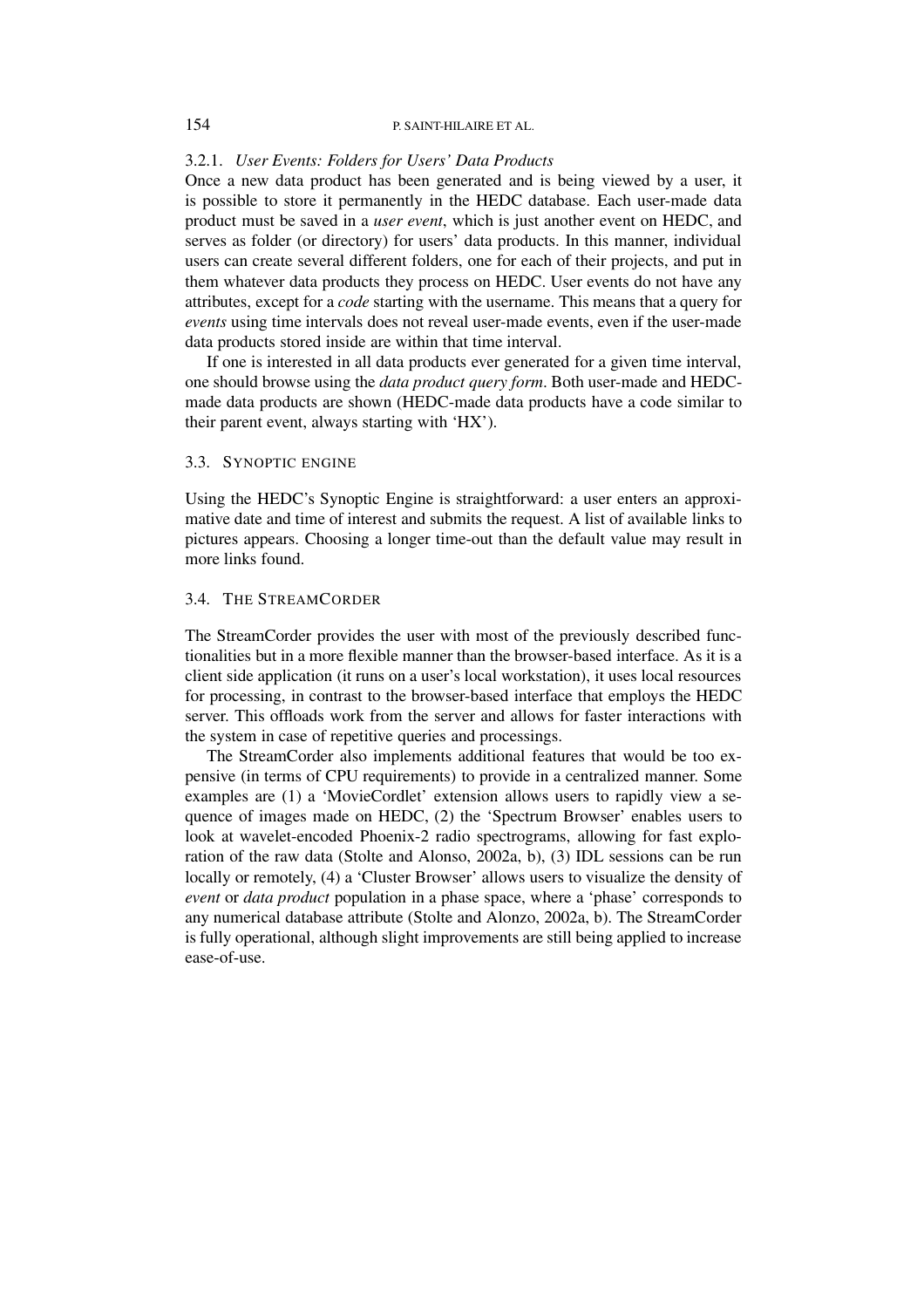### **4. First Experiences and Conclusions**

From a user's standpoint, HEDC addresses the major software constraints that create a barrier to starting the analysis of RHESSI data: (1) the purchase, maintenance, and installation of IDL, (2) the installation, configuration, regular update of software unique to RHESSI, (3) the need to learn the detailed use of RHESSI software. Users can easily and quickly examine a huge variety of RHESSI data products, or create their own, with only a Web browser. As a side effect, HEDC is appreciated by those working at home, and who do not have available the necessary software or who lack sufficient transmission bandwidth to download raw data files.

As HEDC uses the SSW/RHESSI software to produce data products, the results are exactly the same as if they were produced from a standard IDL session. Relying on the SSW/RHESSI software makes it easy to compare results obtained at HEDC with other results. Furthermore, the substantial effort in writing (and evolving) this software is not duplicated. Of course, HEDC is therefore tightly coupled to the overall SSW/RHESSI software development and exposes the user to the perils of a dynamic software environment. However, the benefits obtained now (and in the future, after the final release) outweigh any temporary glitches.

As of the beginning of November 2002, HEDC contains more than 30 000 data products of over 1500 flares. Having a database to classify all pertinent RHESSI data products instead of a file system-based archive is a big advantage: a single event can warrant so many data products that users get lost trying to sort them again if they rely on a standard file system. HEDC allows for quick, easy searches.

For the astrophysics researcher, the determination of flare position has been found to be most useful. Many small flares not in the catalog are located by users and stored. The demand for this function will greatly increase once the aspect solution is more reliable. Also in high demand are mission-long lightcurves and the visualization of the data in the observing summaries of satellite orbits.

#### **Acknowledgements**

We thank the RHESSI software team for continuous encouragements and support, in particular Brian Dennis, André Csillaghy, Jim McTiernan, Richard Schwartz, and Kim Tolbert for their help, explanations, feedback, and goodwill.

The RHESSI work at ETH Zürich is supported, in part, by the Swiss National Science Foundation (grant No. 20-67995.02) and ETH Zürich (grant TH-W1/99-2).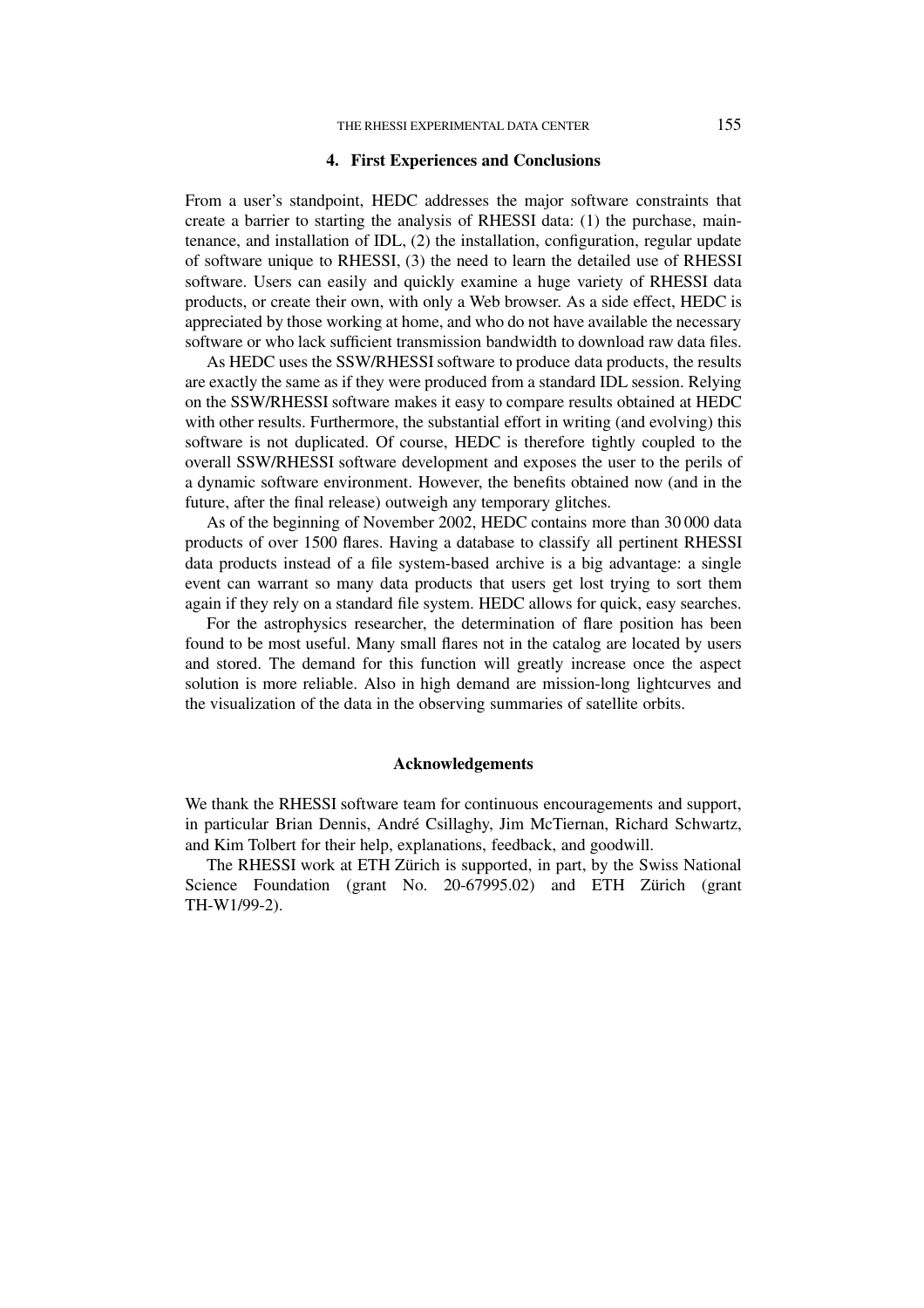

*Figure 5.* For each event, HEDC has a projection of RHESSI's subpoint on a mercatorian view of the Earth. A list of Observing Summary flags is shown at the bottom of the plot. Those are the flags that are being checked for and displayed with stars along the trajectory. The color-coded version is available with the CD-ROM material accompanying this volume.

### **Appendix A. HEDC Extended Catalog contents**

This appendix describes the current state of what is generated and stored on HEDC. It is liable to change. Consult the on-line documentation for the latest updates. Currently, the generation of the HEDC extended catalog is done about a week after observation by RHESSI. Later reprocessings will occur periodically and incrementally, following improvements or additions to the catalog generator, or major modifications to the raw data or the flare list. The newest, reprocessed versions of HEDC events and their associated data products will replace previous versions. Of course, user-made events and data products will never be reprocessed.

### A.1. DETECTION OF EVENTS

Currently, only solar flares and some 'other' flares (i.e., with parameters still undefined) are being looked for and generated. Later, this might be extended to gammaray bursts and electron events.

Solar flares are given by the flare list attached to the Level-0 data. Basically an increase in photon count rates in the 12–25 keV energy band is looked for. The signal must also be strongly modulated in RHESSI's two coarsest detectors (num-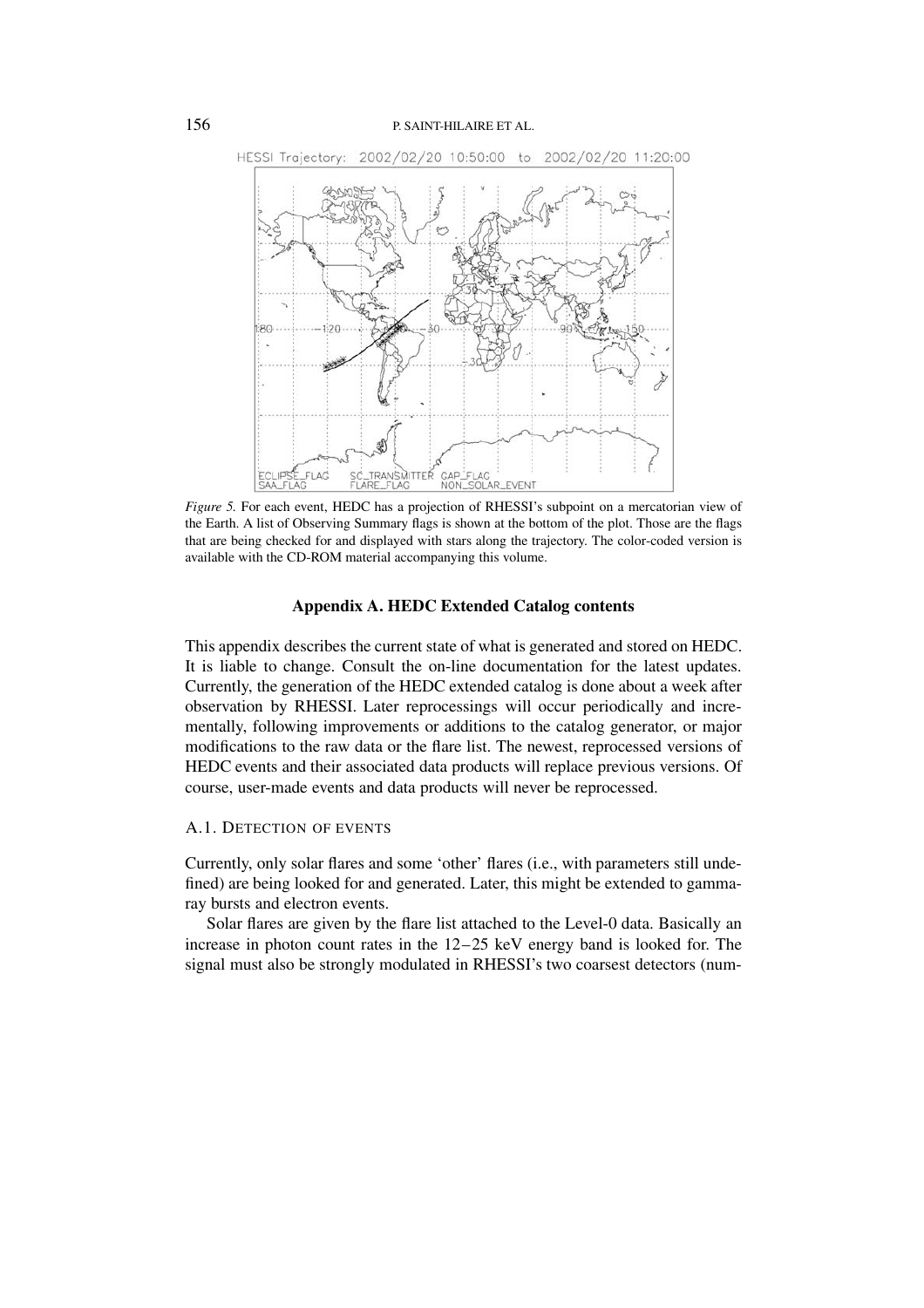#### THE RHESSI EXPERIMENTAL DATA CENTER 157



*Figure 6.* For each event, HEDC has an 'Observing Summary page', showing several products available in the Observing Summary, as well as RHESSI's geomagnetic latitude. The color-coded version is available with the CD-ROM material accompanying this volume.

ber 8 and 9). See the RHESSI Data Analysis Software pages $12$  for more details on this.

'Other flares' are those enhancements in the count rates as seen by HEDC or the flare list, and for which no other classification was (yet) found.

After an event is detected, and its type determined, a set of attributes is determined which characterize the event for later database queries.

#### A.2. DETERMINATION OF EVENT ATTRIBUTES

Attributes for each events (such as start and end times, total counts, peak count rates in certain energy bands, SAA and eclipse flags, etc.) are determined as each event is generated. Those attributes can be used as search fields during database queries.

Appendix B gives a full listing of HEDC event attributes.

12http://www.RHESSI.ethz.ch/software/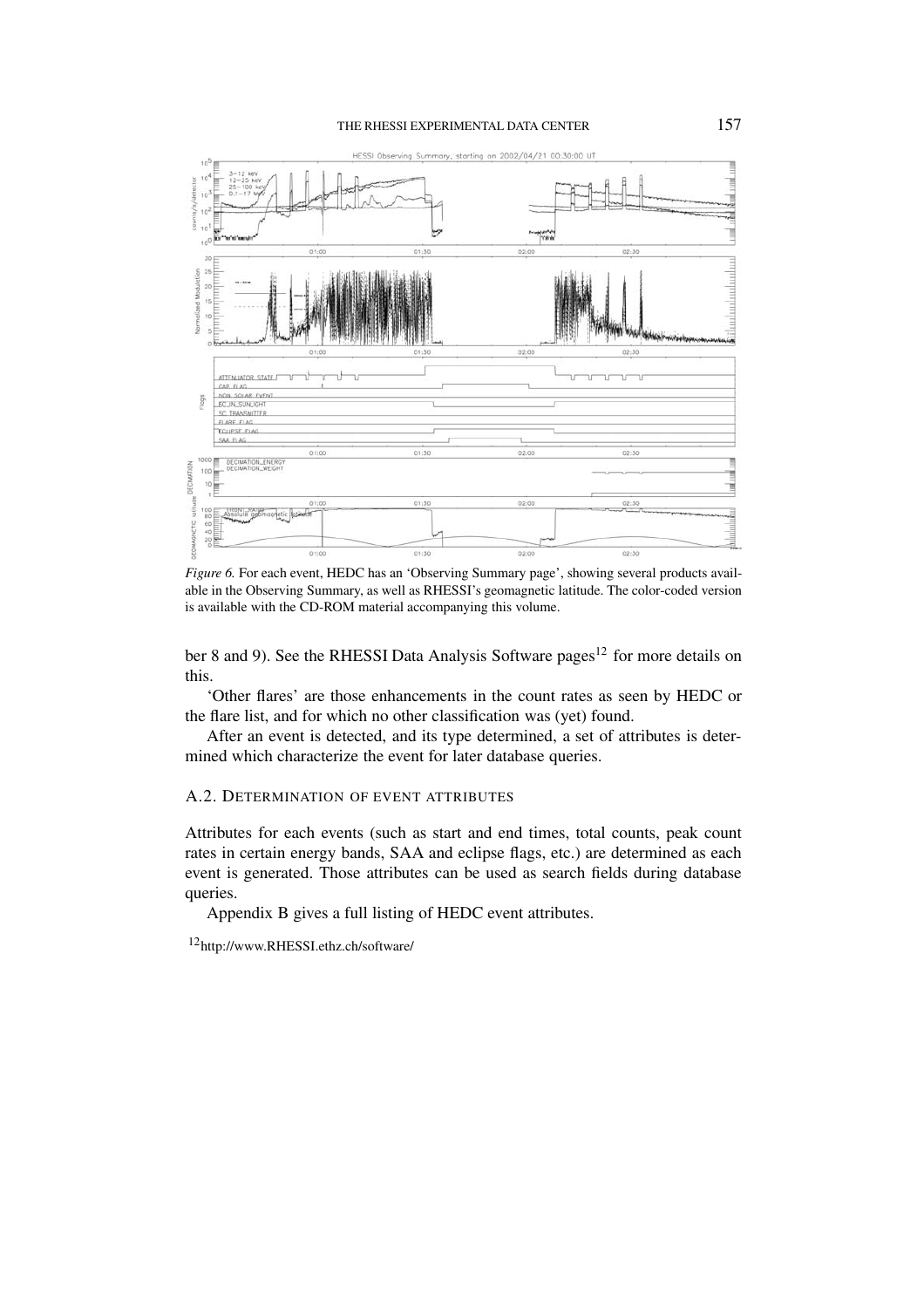# 158 P. SAINT-HILAIRE ET AL.



*Figure 7.* For each event, HEDC has a background-subtracted spectrogram from both RHESSI and *Phoenix*-2 radio data. (See the color reproduction on the accompanying CD-ROM.)



*Figure 8.* For each event, HEDC has a full-Sun back-projected image, at the peak of the 12–25 keV flux. Note flare position (850, 280), spin axis (350,  $-150$ ) and ghost image ( $-220, -520$ ).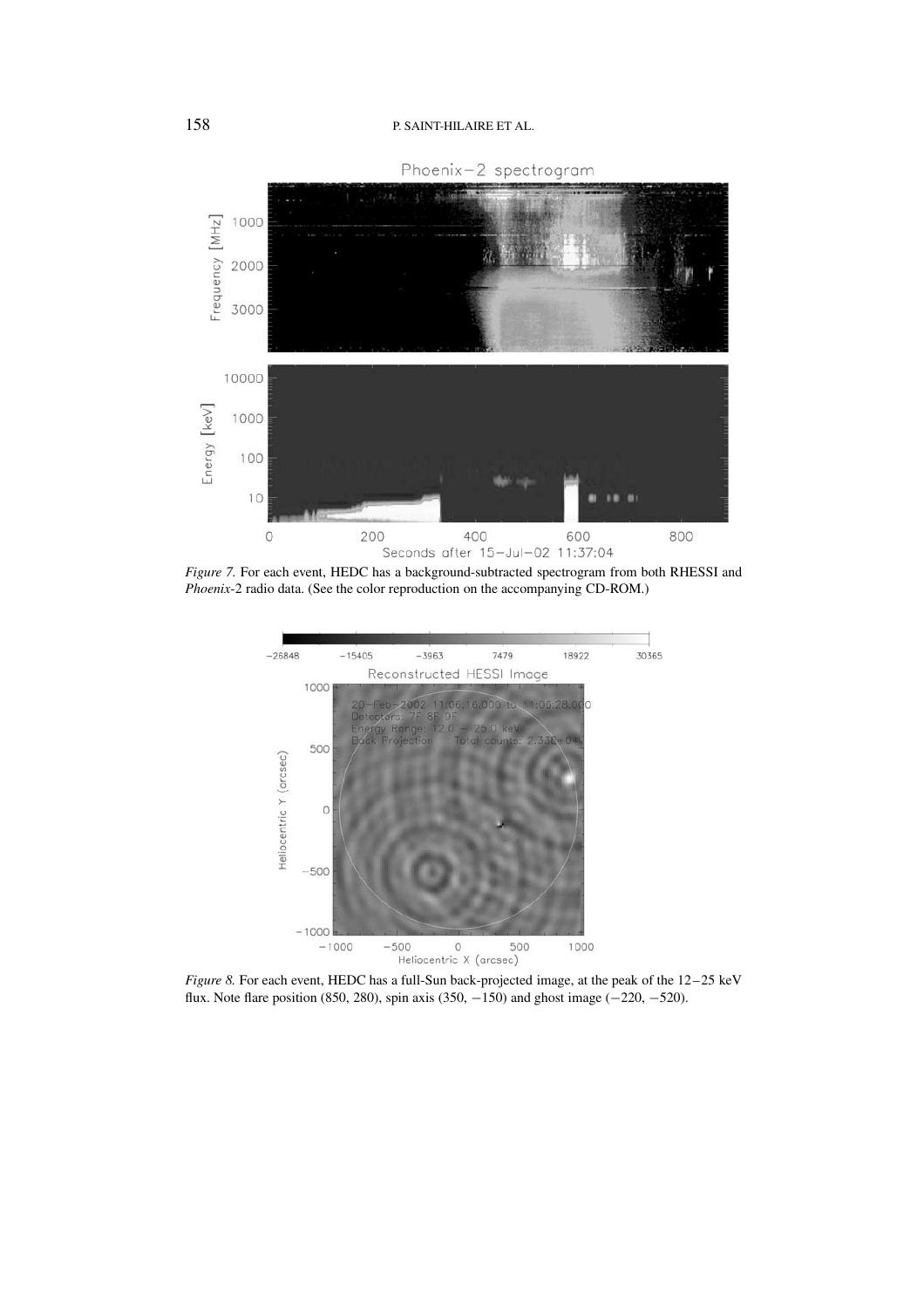

*Figure 9.* For each event, HEDC has a panel of CLEANed images showing the evolution of the flare in time (*horizontal*) and energy (*vertical*). Only images with a minimum number of counts are made. Hence, small flares do not necessarily have five images in every energy band. (See the color reproduction on the accompanying CD-ROM.)

#### A.3. DATA PRODUCTS AUTOMATICALLY GENERATED WITH EACH EVENT

For all events:

– Lightcurves of the whole event, in different energy bands.

– Three spectra in the 3–2500 keV range, with one minute accumulation time. One done at peak time, one midway between start time and peak time, and one midway between peak and end time.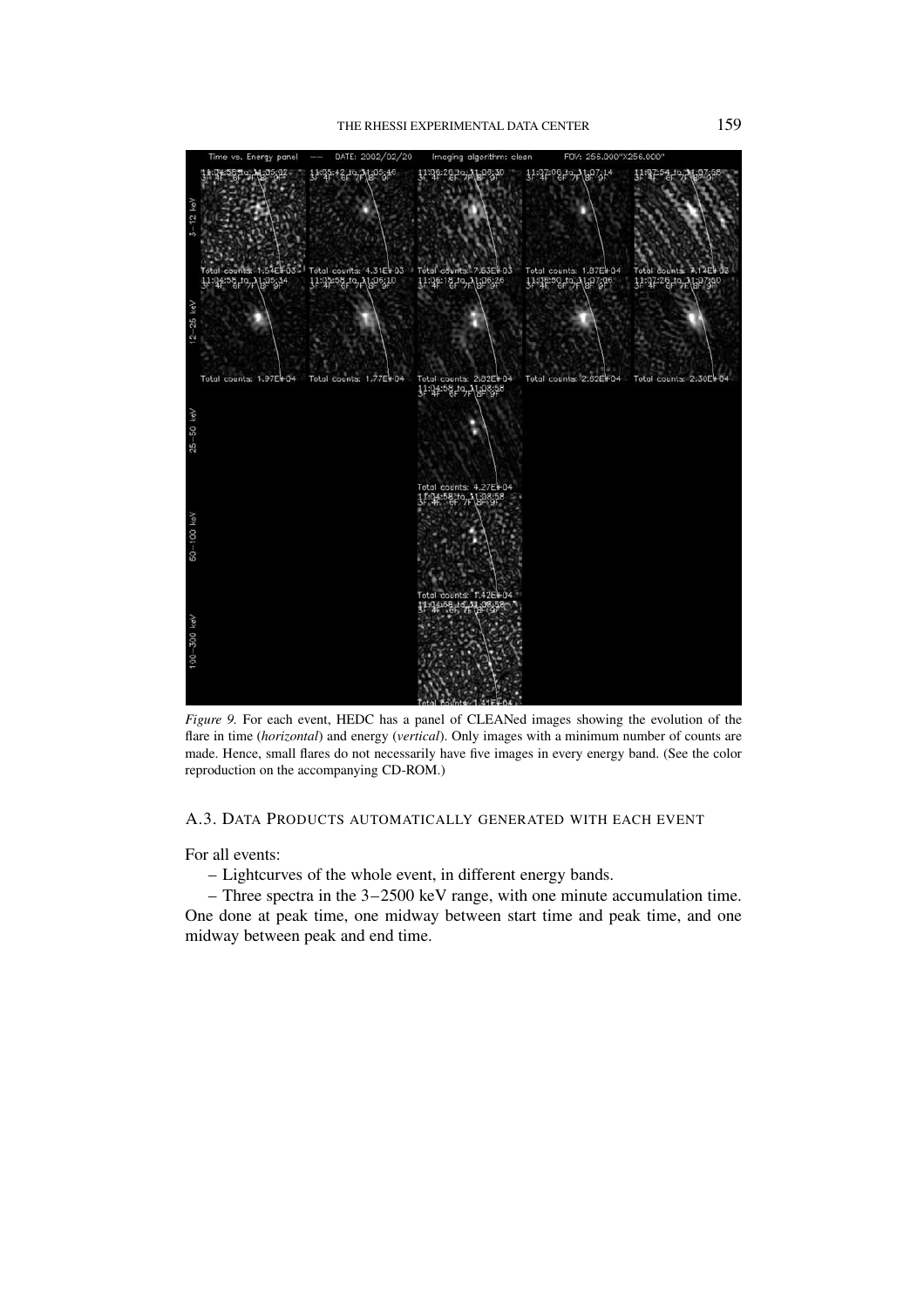

*Figure 10.* For each event, HEDC has a panel of back-projected images at the peak of the 12–25 keV flux, one for each sub-collimator. The field of view (FOV) increases proportionally to collimator resolution. Using the same FOV for all collimators does not allow a proper visual appreciation of each collimator's contribution to the final image. (See the color reproduction on the accompanying CD-ROM.)

– Images made from Observing Summary<sup>13</sup> data: count rates in different energy bands; RHESSI trajectory on a Mercator projection of Earth; modulation variance lightcurves; flags; geomagnetic latitude (Figures 5 and 6).

– RHESSI spectrograms are generated. If possible, they are also superimposed with radio spectrograms from *Phoenix-2* (Figure 7). Both are background-subtracted.

– Background-subtracted time series of the 25–50 keV over 12–25 keV counts ratio for the whole event.

13http://www.hessi.ethz.ch/software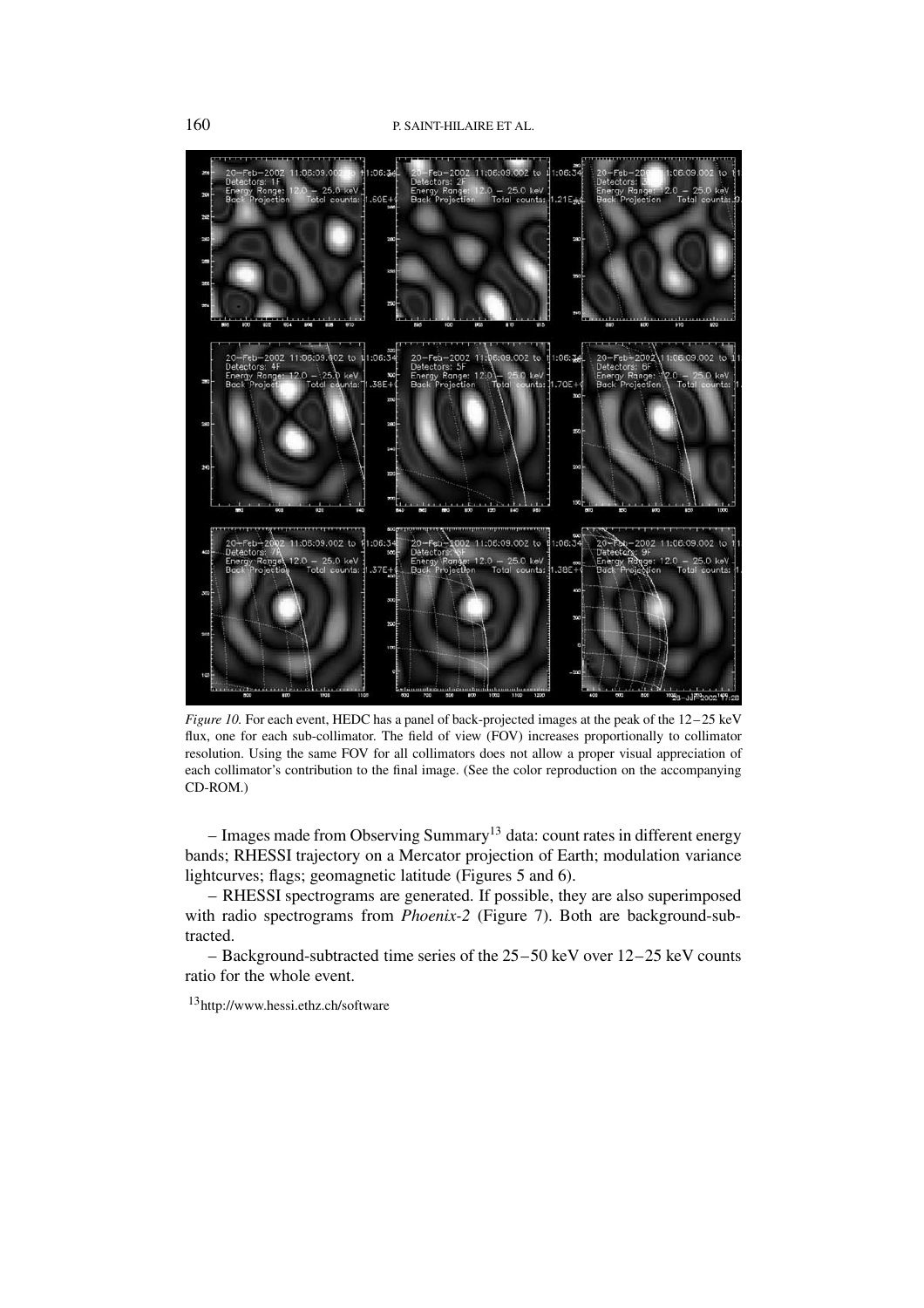|--|--|

List of query fields for HEDC events.

| Code                                            | The 'name' of an event. Typically 'HXS202261026', where HX is an<br>event made by HEDC, 'S' for solar flare, and '202261026' for the peak<br>time of the February 26th, 2002 10:26 flare). Another possible format<br>is 'hadar', 'hadar001', etc. for an event generated by user 'hadar'. |
|-------------------------------------------------|--------------------------------------------------------------------------------------------------------------------------------------------------------------------------------------------------------------------------------------------------------------------------------------------|
| Event ID                                        | An internal, unique ID number for each event.                                                                                                                                                                                                                                              |
| Event type                                      | 'S' for solar flares, 'G' for gamma-ray bursts, 'E' for electron events,<br>'O' for other flares.                                                                                                                                                                                          |
| Flarelist                                       | Time-concurrent flare list number for a solar flare.                                                                                                                                                                                                                                       |
| Minimum energy                                  | Lower edge of highest energy band where flare counts were seen.                                                                                                                                                                                                                            |
| Maximum energy                                  | Upper edge of highest energy band where flare counts were seen.                                                                                                                                                                                                                            |
| Total counts                                    | Total counts of the flare, in the $12-25$ keV energy band.                                                                                                                                                                                                                                 |
| Distance to Sun                                 | Solar flare's offset from Sun center, in arc sec.                                                                                                                                                                                                                                          |
| X pos                                           | Solar flare's west-east offset on the Sun, in arc sec.                                                                                                                                                                                                                                     |
| Y pos                                           | Solar flare's north-south offset on the Sun, in arc sec.                                                                                                                                                                                                                                   |
| Creation date                                   | Creation date of the event.                                                                                                                                                                                                                                                                |
| <b>Start DATE+TIME</b>                          | Date and time of the start of the flare, 12–25 keV band.                                                                                                                                                                                                                                   |
| End DATE+TIME                                   | Date and time of the end of the flare, $12-25$ keV band.                                                                                                                                                                                                                                   |
| Start time-of-day                               | Time, in seconds since midnight, of the start of the flare.                                                                                                                                                                                                                                |
| End time-of-day                                 | Time, in seconds since midnight, of the end of the flare.                                                                                                                                                                                                                                  |
| Duration                                        | Time between flare's start and flare's end, in seconds.                                                                                                                                                                                                                                    |
| Peak $D+T(3-12 \text{ keV})$                    | Date and time of the peak of the flare, $3-12$ keV band.                                                                                                                                                                                                                                   |
| Peak t-o-d $(3-12 \text{ keV})$                 | Peak time, in seconds since midnight, $3-12$ keV band.                                                                                                                                                                                                                                     |
| Total counts $(3-12 \text{ keV})$               | Total counts of the flare, in the $3-12$ keV band.                                                                                                                                                                                                                                         |
| Peak rate $(3-12 \text{ keV})$                  | Count rate at peak time, in the $3-12$ keV band.                                                                                                                                                                                                                                           |
| Peak D+T (12–25 keV)                            | Date and time of the peak of the flare, $12-25$ keV band.                                                                                                                                                                                                                                  |
| Peak t-o-d $(12-25 \text{ keV})$                | Peak time, in seconds since midnight, $12-25$ keV band.                                                                                                                                                                                                                                    |
| Total counts $(12-25 \text{ keV})$              | Total counts of the flare, $12-25$ keV band.                                                                                                                                                                                                                                               |
| Peak rate $(12-25 \text{ keV})$                 | Count rate at peak time, $12-25$ keV band.                                                                                                                                                                                                                                                 |
| Peak $D+T(25-100 \text{ keV})$                  | Date and time of the peak of the flare, $25-100$ keV band.                                                                                                                                                                                                                                 |
| Peak t-o-d $(25-100 \text{ keV})$               | Peak time, in seconds since midnight, $25-100$ keV band.                                                                                                                                                                                                                                   |
| $(25 -$<br>Total<br>counts<br>$100 \text{ keV}$ | Total counts of the flare, 25 – 100 keV band.                                                                                                                                                                                                                                              |
| Peak rate $(25-100 \text{ keV})$                | Count rate at peak time, in the $25-100$ keV band.                                                                                                                                                                                                                                         |
| Ratio 25-50/12-25                               | Ratio of counts in the $25-50$ keV and $12-25$ bands at peak time.                                                                                                                                                                                                                         |
| Source multiplicity                             | Number of sources in a solar flare. Not operational yet.                                                                                                                                                                                                                                   |
| Active region                                   | Where the flare occurred, as given by the flare list.                                                                                                                                                                                                                                      |
| Is simulated data                               | 0/1 or NO/YES flag.                                                                                                                                                                                                                                                                        |
| S/C in SAA flag                                 | 0/1 or NO/YES flag. S/C stands for spacecraft (i.e., RHESSI).                                                                                                                                                                                                                              |
| S/C in night flag                               | 0/1 or NO/YES flag. S/C stands for spacecraft (i.e., RHESSI).                                                                                                                                                                                                                              |
| Background rate                                 | Background count rate. Not operational yet.                                                                                                                                                                                                                                                |
| Comments                                        | Made automatically by HEDC (e.g., highest geomagnetic latitude<br>during an event), or by a user for a user-made event.                                                                                                                                                                    |
| Reserves                                        | unused yet.                                                                                                                                                                                                                                                                                |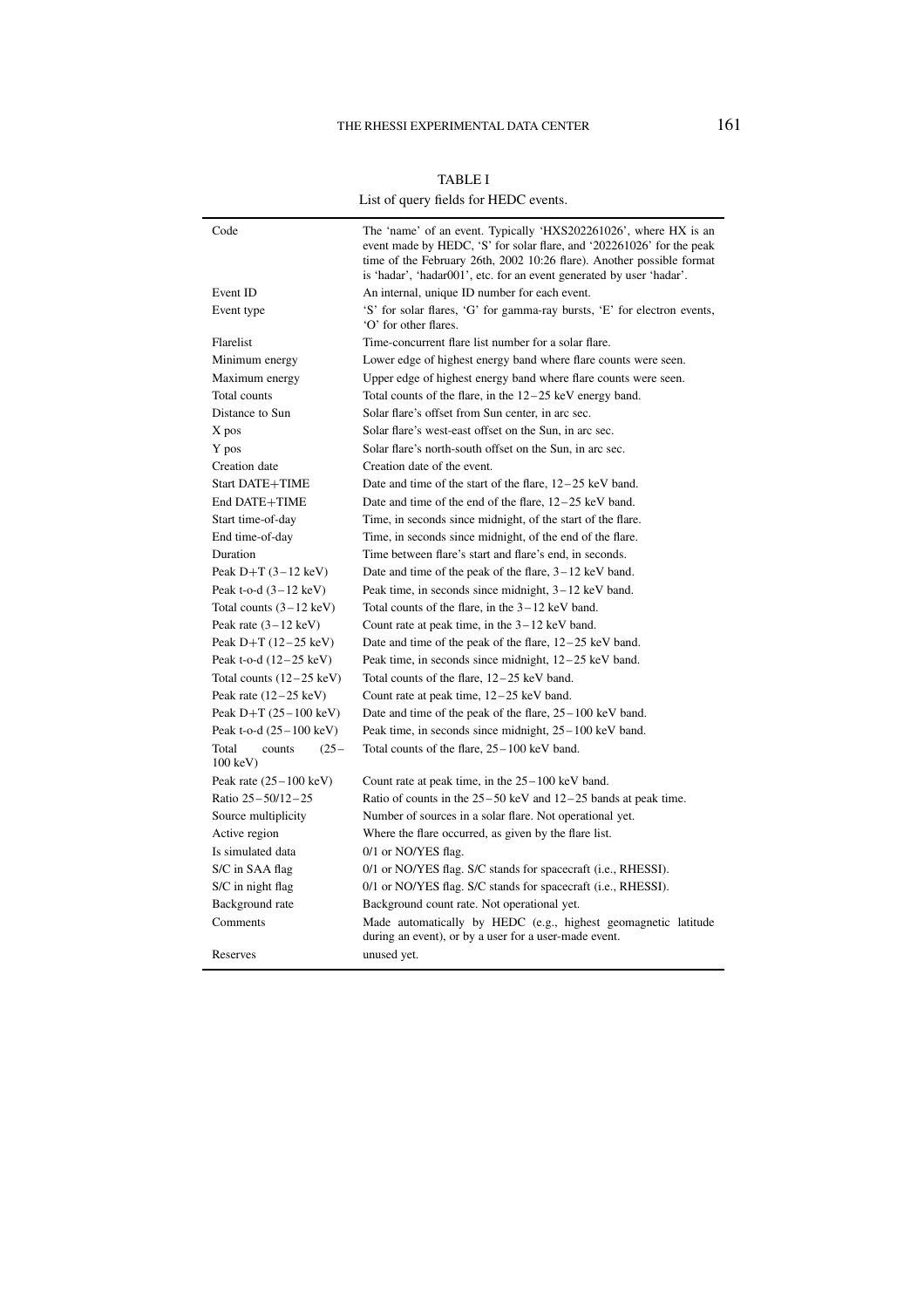# TABLE II

| List of query fields for data products. |  |  |
|-----------------------------------------|--|--|
|                                         |  |  |

| Code                     | The 'name' of a data product. For a data product associated with an<br>HEDC-made event, the data product's code is usually the same as the<br>HEDC event's (e.g., HXS202261026). For user-made data products,<br>any combination of 12 characters is possible. |  |  |
|--------------------------|----------------------------------------------------------------------------------------------------------------------------------------------------------------------------------------------------------------------------------------------------------------|--|--|
| Product ID               | An internal, unique ID number for each data product stored on HEDC.                                                                                                                                                                                            |  |  |
| Product type             | 'IM' for images, 'SP' for spectra, etc. See the online documentation for<br>a complete listing.                                                                                                                                                                |  |  |
| Imaging algr             | 'BACK' for back projection, etc. See the online documentation for a<br>complete listing.                                                                                                                                                                       |  |  |
| Movie code               | Most of the RHESSI images made on HEDC are meant to be viewed<br>in sequence, i.e., they share energy bands, imaging algorithm, etc., and<br>differ only by their time ranges. All those images have the same movie<br>code.                                   |  |  |
| Movie frame              | The order in which an image which is part of a movie appears.                                                                                                                                                                                                  |  |  |
| Creation date            | Creation date of the data product.                                                                                                                                                                                                                             |  |  |
| <b>Start DATE+TIME</b>   | Date and time of the start of the accumulation time.                                                                                                                                                                                                           |  |  |
| End DATE+TIME            | Date and time of the end of the accumulation time.                                                                                                                                                                                                             |  |  |
| Start time-of-day        | Time, in seconds since midnight, of the start of the accumulation time<br>for the data product.                                                                                                                                                                |  |  |
| End time-of-day          | Time, in seconds since midnight, of the end of the accumulation time<br>for the data product.                                                                                                                                                                  |  |  |
| Duration                 | Accumulation time for the data product.                                                                                                                                                                                                                        |  |  |
| Min energy               | Lower edge of the energy bands used for the data product.                                                                                                                                                                                                      |  |  |
| Max energy               | Upper edge of energy bands used for the data product.                                                                                                                                                                                                          |  |  |
| Time resolution          | Time binning for lightcurves (corresponds to LTC_TIME_RES).                                                                                                                                                                                                    |  |  |
| Front segments used?     | 0/1 or NO/YES flag.                                                                                                                                                                                                                                            |  |  |
| Rear segments used?      | 0/1 or NO/YES flag.                                                                                                                                                                                                                                            |  |  |
| Subcollimator used       | example: 101111100.                                                                                                                                                                                                                                            |  |  |
| Distance to sun center   | Angular offset (in arc sec) of the center of an image with respect to<br>Suncenter (image data products only).                                                                                                                                                 |  |  |
| Xpos                     | Angular $x$ -offset from suncenter of the center of an image.                                                                                                                                                                                                  |  |  |
| Ypos                     | Angular y-offset from suncenter of the center of an image.                                                                                                                                                                                                     |  |  |
| Xdimension               | Number of horizontal pixels in an image (images only).                                                                                                                                                                                                         |  |  |
| Ydimension               | number of vertical pixels in an image (images only).                                                                                                                                                                                                           |  |  |
| Xpixel size              | Horizontal size (in arcseconds) of a pixel (image data products only).                                                                                                                                                                                         |  |  |
| Ypixel size              | Vertical size (in arcseconds) of a pixel (image data products only).                                                                                                                                                                                           |  |  |
| Data quality             | Unused yet.                                                                                                                                                                                                                                                    |  |  |
| Is simulated data        | 0/1 or NO/YES flag.                                                                                                                                                                                                                                            |  |  |
| Is background-subtracted | 0/1 or NO/YES flag. Not used yet.                                                                                                                                                                                                                              |  |  |
| Other alg. params        | Information on some other parameters of the data product.                                                                                                                                                                                                      |  |  |
| Comments                 | Text added by HEDC or by users, for their own data products.                                                                                                                                                                                                   |  |  |
| Reserves                 | Unused yet.                                                                                                                                                                                                                                                    |  |  |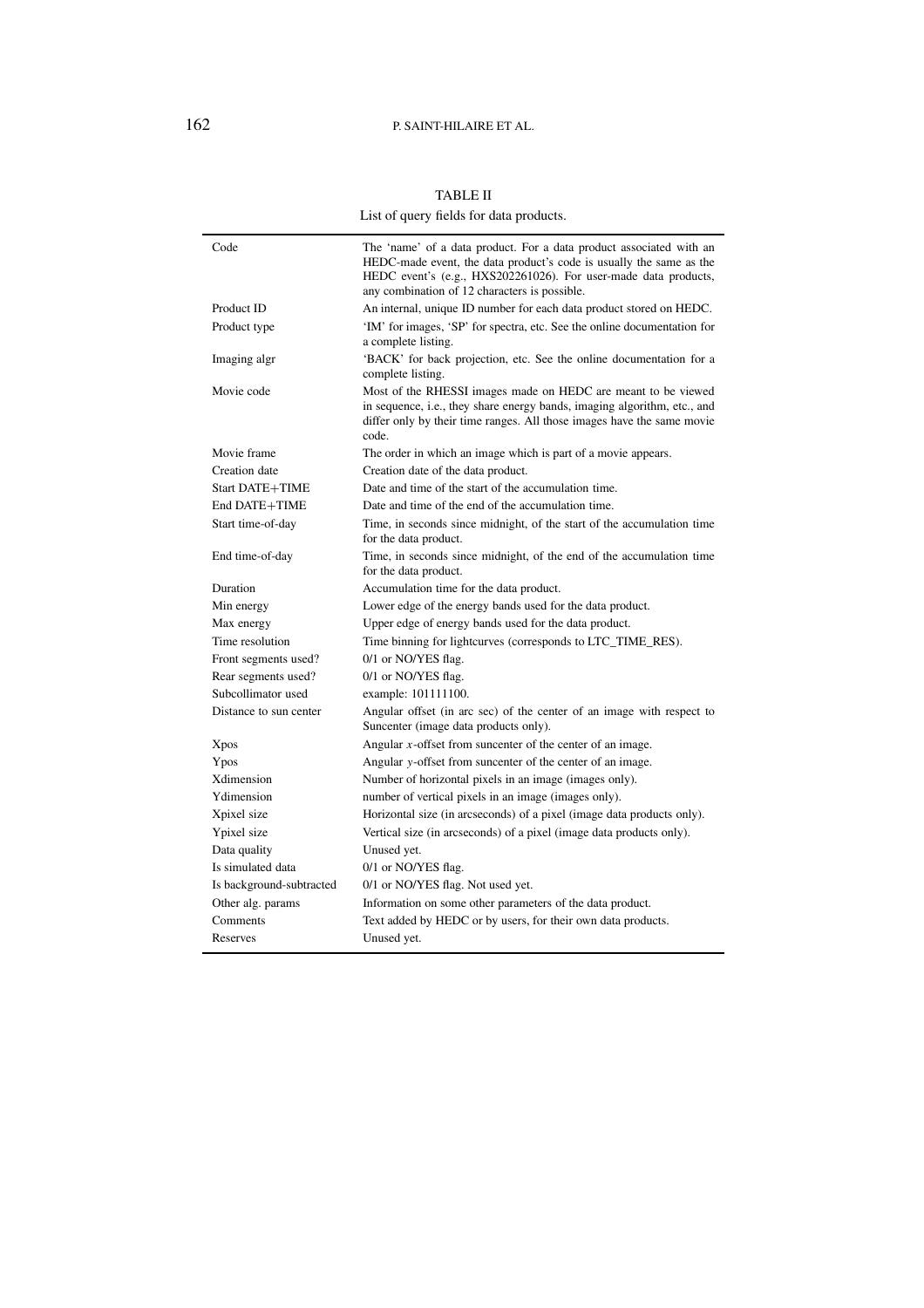Additionally, for 'solar flare' events only:

– Full-Sun image (Figure 8), using back-projection.

– Movies, i.e., series of images in the following energy bands: 3–12, 25–50, 50–100, and 100–300 keV.

– 'Quicklook' images and spectra (i.e., those that are included with the raw data) are also extracted and inserted in the database.

– Panel of up to  $5 \times 5$  images (up to 5 different time intervals, in 5 different energy bands) of the region of interest (Figure 9), using CLEAN.

– Panel of  $3 \times 3$  images of the region of interest, one for each RHESSI subcollimator, using the back projection imaging algorithm (Figure 10) and photons in the 12–25 keV energy band.

Appendix B gives a full listing of data product database attributes. The time taken to generate a single 'solar flare' event and its associated data products is less than one hour for the above list of data products. More images per event will certainly be generated later on, increasing the processing time accordingly.

#### A.4. OTHERS

RHESSI mission-long daily lightcurves in different energy bands are available through the home page.

#### **Appendix B. Attributes Used for Browsing Queries**

Tables I and II are lists of the attributes that may be used by users to query for data on the HEDC using the Web interface's 'expert' query form. The on-line documentation provides an up-to-date listing, as well as additional details.

#### **References**

Handy B. *et al.*: 1999, *Solar Phys.* **187**, 229.

Hurford, G. *et al.*: 2002, *Solar Phys.*, this volume.

Lin, R. P. *et al.*: 2002, *Solar Phys.*, this volume.

Mendiboure, C.: 1998, *Second Advances in Solar Physics Euroconference. ASP Conf. Series* **155**, 302.

Messmer, P., Benz, A. O., and Monstein, C.: 1999, *Solar Phys.* **187**, 335.

Schwartz, R. A. *et al.*: 2002, *Solar Phys.*, this volume.

Stolte, E. and Alonso, G.: 2002a, Optimizing Scientific Databases for Client-Side Proccessing. *Proceedings of the VIII Conference on Extending Database Technology (EDBT)*, Prague, Czech Republic.

Stolte, E. and Alonso, G.: 2002b, Efficient Exploration of Large Scientific Databases. *Proceedings of the 28th International Conference on Very Large DataBases (VLDB)*, Hong Kong, China.

Szalay, A. S., Gray, J., Thakar, A., Kunszt, P. Z., Malik, T., Raddick, J., Stoughton, C., and van den Berg J.: 2002, The SDSS SkyServer – Public Access to the Sloan Digital Sky Server Data. *ACM International Conference on Management of Data*, SIGMOD.